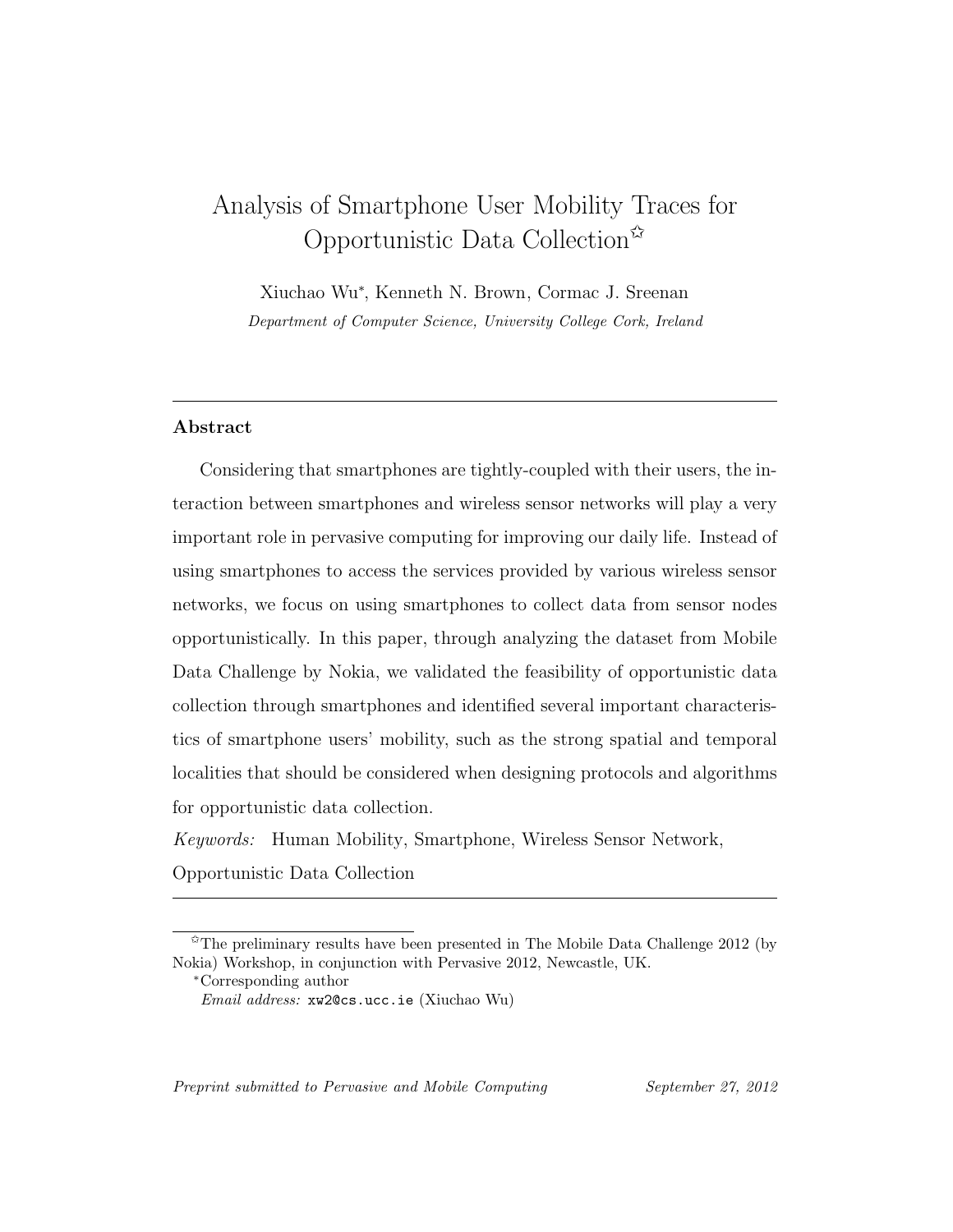#### 1. Introduction

As wireless sensor networks mature, we expect to see many long-term and large-scale deployments for various applications, such as environmental mon- itoring, domestic utility meter reading, urban monitoring, etc. For example, millions of water meters will be installed across Republic of Ireland in the near future and many air quality monitoring systems will be deployed in large cities of Europe to satisfy EU regulations. Considering that the increasingly ubiquitous smartphones are tightly-coupled with their users, the interaction between smartphones and wireless sensor networks will play a very impor- tant role in future pervasive computing. For instance, a smartphone can get various information (temperature, air quality, etc.) from sensor nodes around its user and assist in making informed decisions. Here, it is normally assumed that smartphones and sensor nodes can communicate through some <sup>14</sup> low power radios, such as Bluetooth and ZigBee<sup>1</sup>. In this paper, instead of the above classical paradigm, we focus on letting smartphones provide a service to wireless sensor networks, i.e., using smartphones to collect data from sensor nodes opportunistically.

 Due to the limited computing capability and storage size of sensor nodes, these nodes normally send their data to an application server through some dedicated static sink nodes with the aim of further processing [1]. However,

Bluetooth is distributed with almost all smartphones and it is also adopted by many sensor nodes, such as IMote and BTnode. ZigBee is the most widely used radio on sensor nodes and it starts to appear on smartphones. In Mobile World Congress 2012, TazTag released the first smartphone with both ZigBee and NFC (Near-Field Communication) interfaces (http://www.taztag.com/).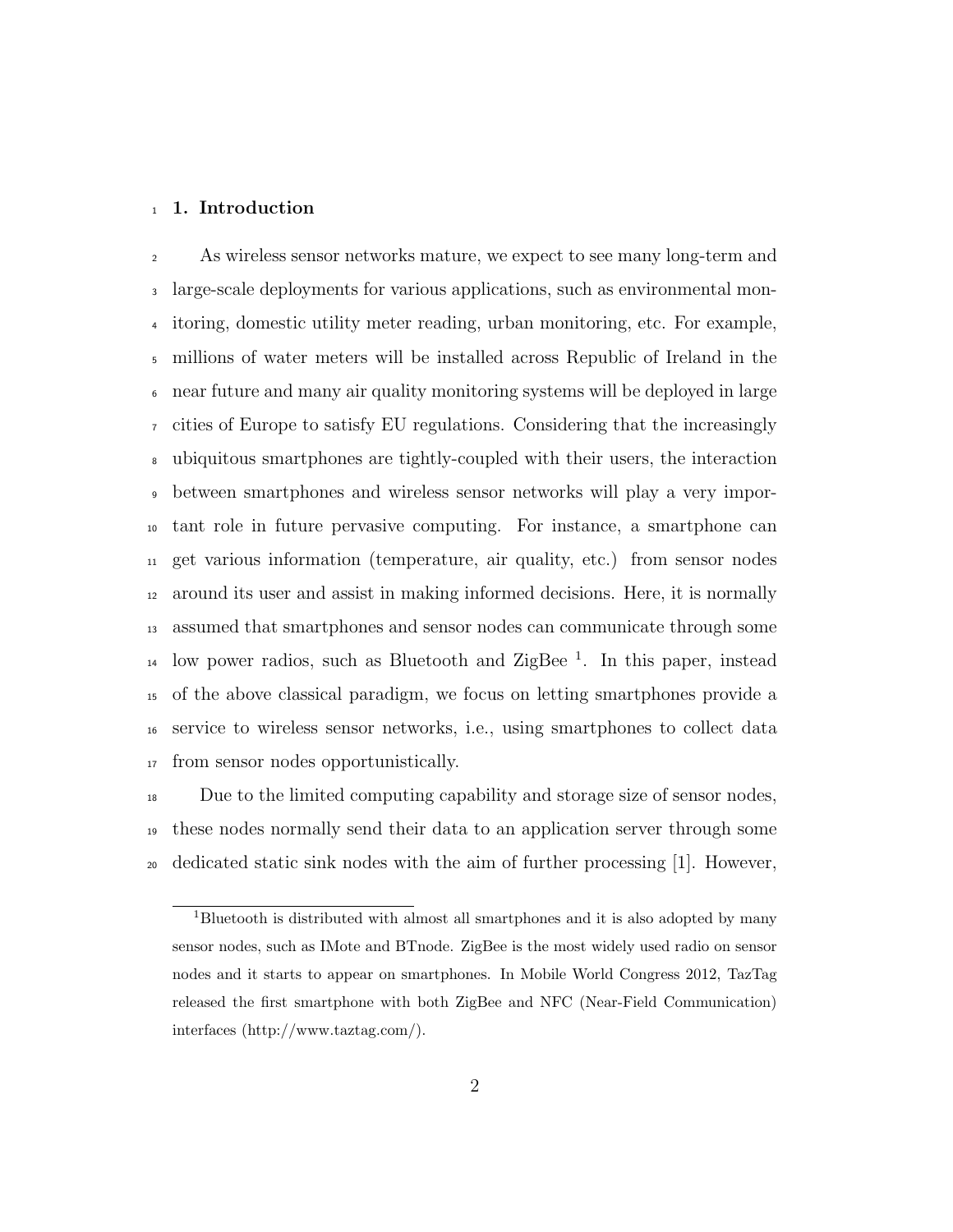due to environmental constraints and/or cost issues, sensor nodes tend to be deployed sparsely and these networks tend to be partitioned. Consequently, deploying large numbers of static sink nodes for collecting sensor data from these sensor nodes would incur prohibitive costs in terms of deployment, maintenance, and data back-haul. The cost of equipping each sensor node with cellular network interface is even higher.



Figure 1: Data Collection through Smartphones

 As illustrated in Figure 1, it has been proposed to use smartphones carried 28 by people in their daily life to collect sensor data opportunistically  $[2][3][4][5]$ . Under this scenario, smartphones will gather data from sensor nodes auto- matically and accidentally (without any user intervention or route change). To participate in opportunistic data collection, a smartphone user just needs to run a background application on the phone, and many users could be mo- tivated with a very low reward. For instance, the owners of wireless sensor networks could reward these users by allowing them to access the current sen-sor readings (temperature, humidity, etc.). In case that the sensor readings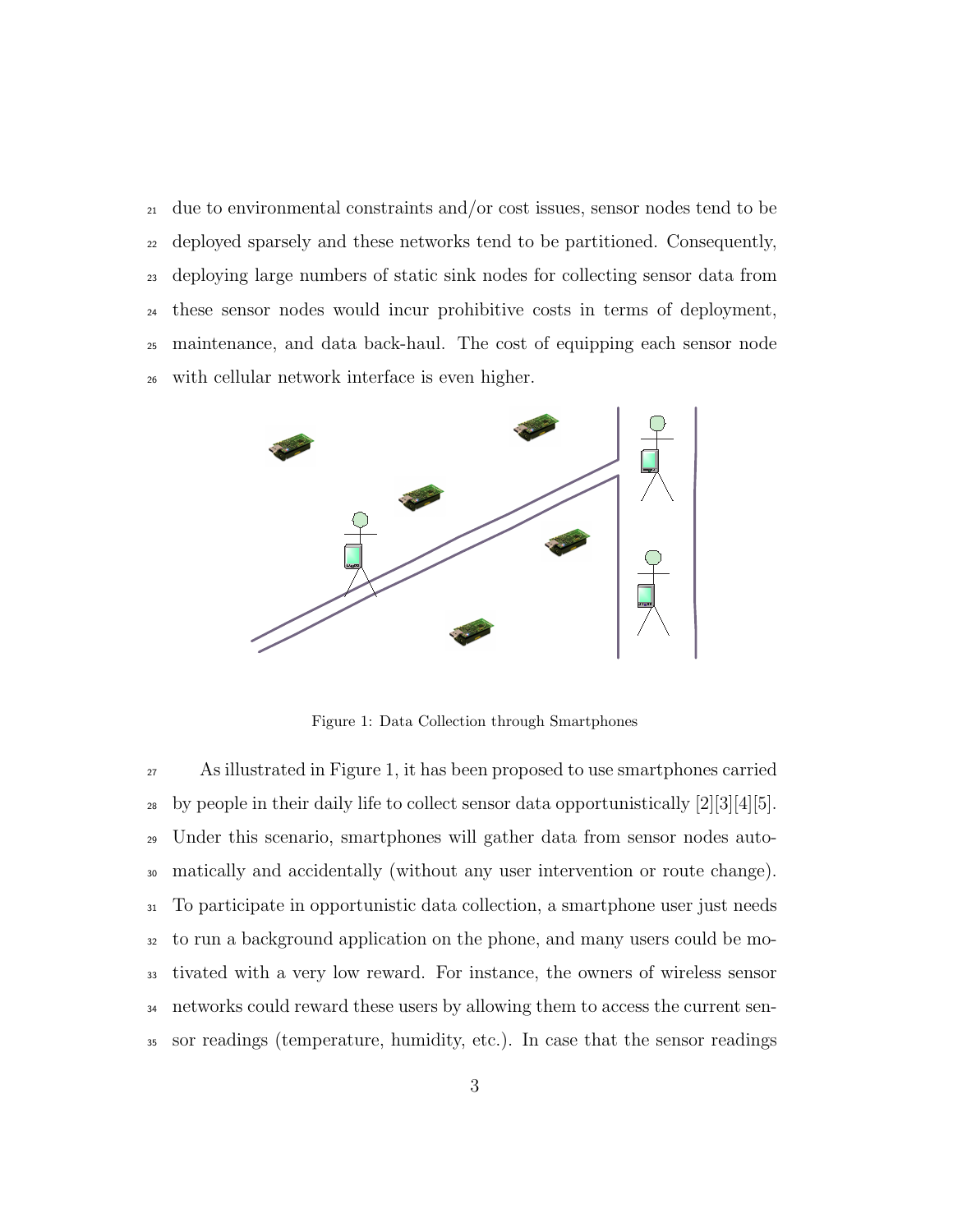are not needed by smartphone users or the sensor readings cannot be publi- cized due to confidential and privacy reasons, these users could be rewarded by a small amount of virtual/real money through cellular network system. More discussion about the incentive, security, and privacy issues arising in opportunistic data collection through smartphones can be found in [5]. Con- sequently, the cost of data collection can be reduced through exploiting the uncontrolled mobility of smartphone users.

 Apart from reducing the cost significantly, opportunistic data collection through smartphones also has the benefits of adopting mobile sinks, such as the increased network reliability through removing the dependency on static sink nodes and the extended network lifetime through removing hot-spots near the static sink nodes [6][7]. Although data delivery latency could be long in opportunistic data collection, there are many promising wireless sen- sor network applications which are delay-tolerant. For example, analysis of environmental monitoring data is rarely urgent and meter readings for billing purposes can be delayed by weeks. Hence, it is worthwhile to study how to improve the performance of opportunistic data collection, especially for wire- less sensor networks in which sensor nodes are duty-cycled aggressively for longevity.

 Considering that the main point of opportunistic data collection is to ex- ploit the uncontrolled mobility of smartphone users, it becomes necessary to analyze their mobility traces for answering the following important questions.

 1. In opportunistic data collection, is the smartphone's overhead (energy consumption, CPU, etc.) low enough so that the participation of smart-phone users could be motivated with a very low reward?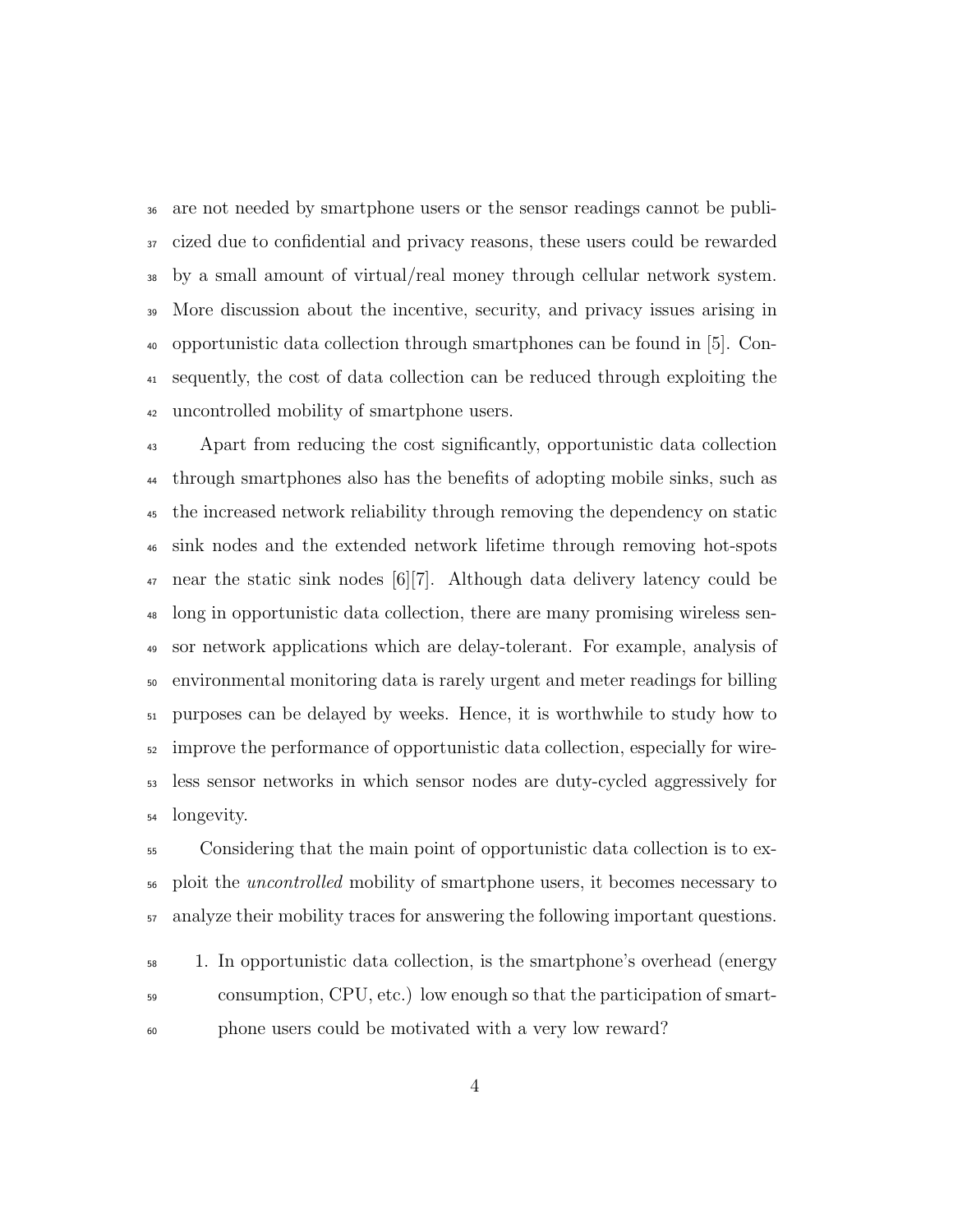- 2. For each encounter between a smartphone and a sensor node, does the smartphone stay in the communication range of the sensor node long enough for collecting data opportunistically?
- 3. Could smartphone users visit a sensor node frequently enough to sup-port a variety of applications?
- 4. How does the smartphone users' mobility distribute in time and space? How do these distributions influence the design and operation of the protocols and algorithms for opportunistic data collection?

 Based on the dataset from Mobile Data Challenge by Nokia [8], the mo- bility traces of 37 smartphone users are studied in this paper for answering  $\pi$  these questions. This paper is organized as follows. The analysis method- ology is first introduced in Section 2. We also describe how the dataset is trimmed. The results of analysis are then presented and discussed in Section 3. Finally, Section 4 discusses related works and Section 5 concludes this paper with several key findings, such as the feasibility of opportunistic data collection through smartphones and the strong spatial and temporal locali- $\pi$  ties that should be considered when designing the protocols and algorithms for opportunistic data collection.

# 2. Data Preparation

 In this paper, the mobility of smartphone users is studied through an- alyzing the dataset from Mobile Data Challenge by Nokia. Although a lot of information had been collected for each smartphone user, we are mainly interested in the GPS readings recorded when a user was moving around outside. More specifically, we only use the following information of a GPS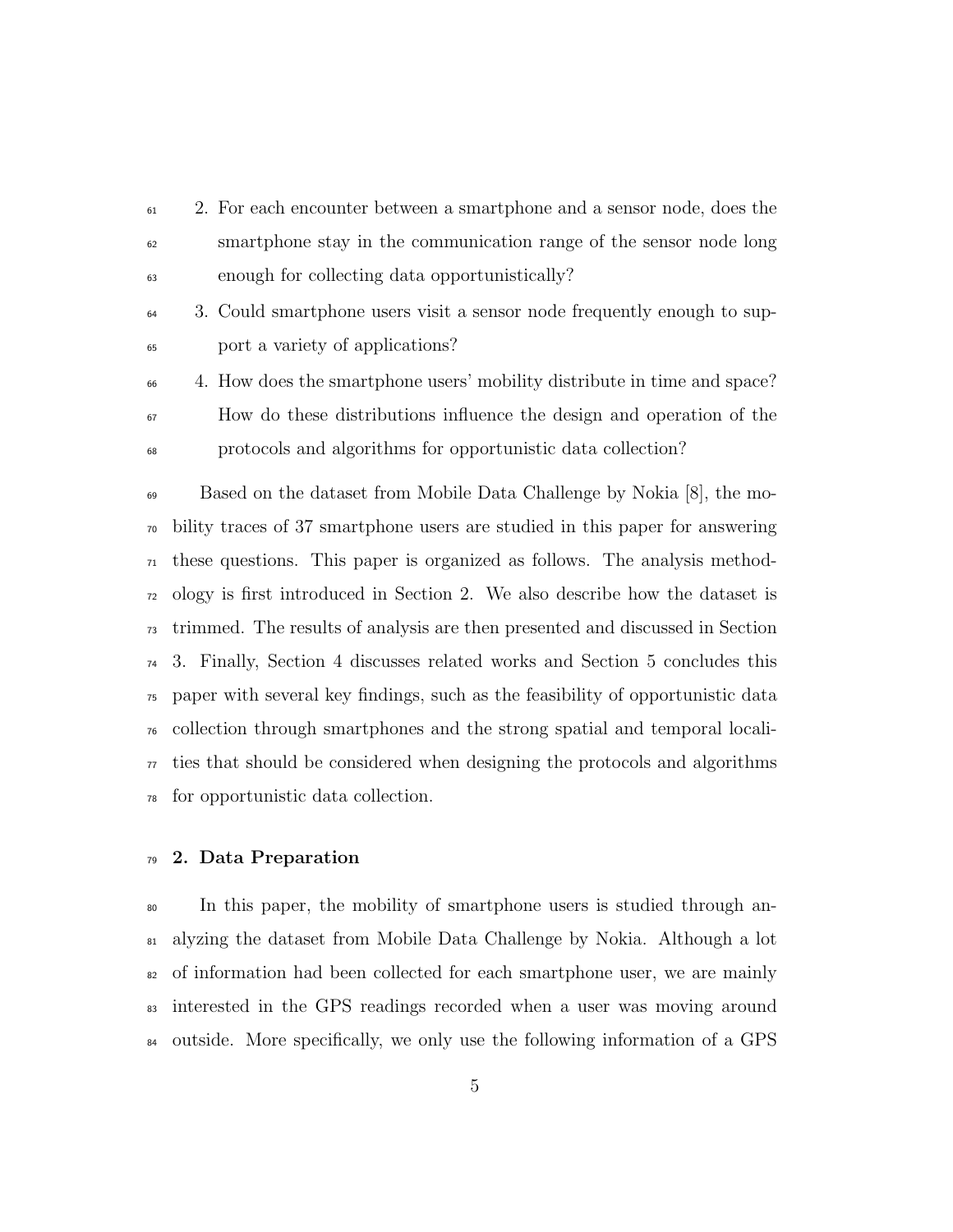$\text{as}$  reading,  $\text{time}$ , *latitude* and *longitude*, speed, i.e., the time, the location, and the movement speed when this GPS reading was logged.

 For opportunistic data collection, we hope to know how the encounters between smartphones and sensor nodes distribute in both space and time. <sup>89</sup> Hence, the area visited by smartphone users is divided into cells<sup>2</sup> with a size of 0.001 (Latitude) \* 0.001 (Longitude). Approximately, a cell is a rectangle with a size of 185m \* 126m and it matches well with the outdoor communication range of the current sensor node platform [9]. The duration of the Data Collection Campaign by Nokia is also divided into slots in the unit of hour, day, or week based on the analysis to be carried out. The distributions of GPS readings in time and space are then calculated and analyzed in this paper.

 Before carrying out analysis, the dataset is first trimmed. We have re- moved a few GPS readings that are far away from the Lake Geneva region so that the number of cells to be considered can be reduced significantly. For reducing the number of time slots to be considered, the GPS readings which were logged when most of users had quit the Data Collection Campaign by Nokia are also removed. Hence, the analysis can be carried out in a short time. Through removing these GPS readings, we can also avoid that the conclusions are skewed by the large areas and long periods in which the level of user participation is very low. The GPS readings, which have been trun- cated for user anonymity, are also removed since we cannot associate such a reading to a specific cell.

<sup>&</sup>lt;sup>2</sup>Note that a cell here is just a small area and it is totally different from the cell in cellular networks.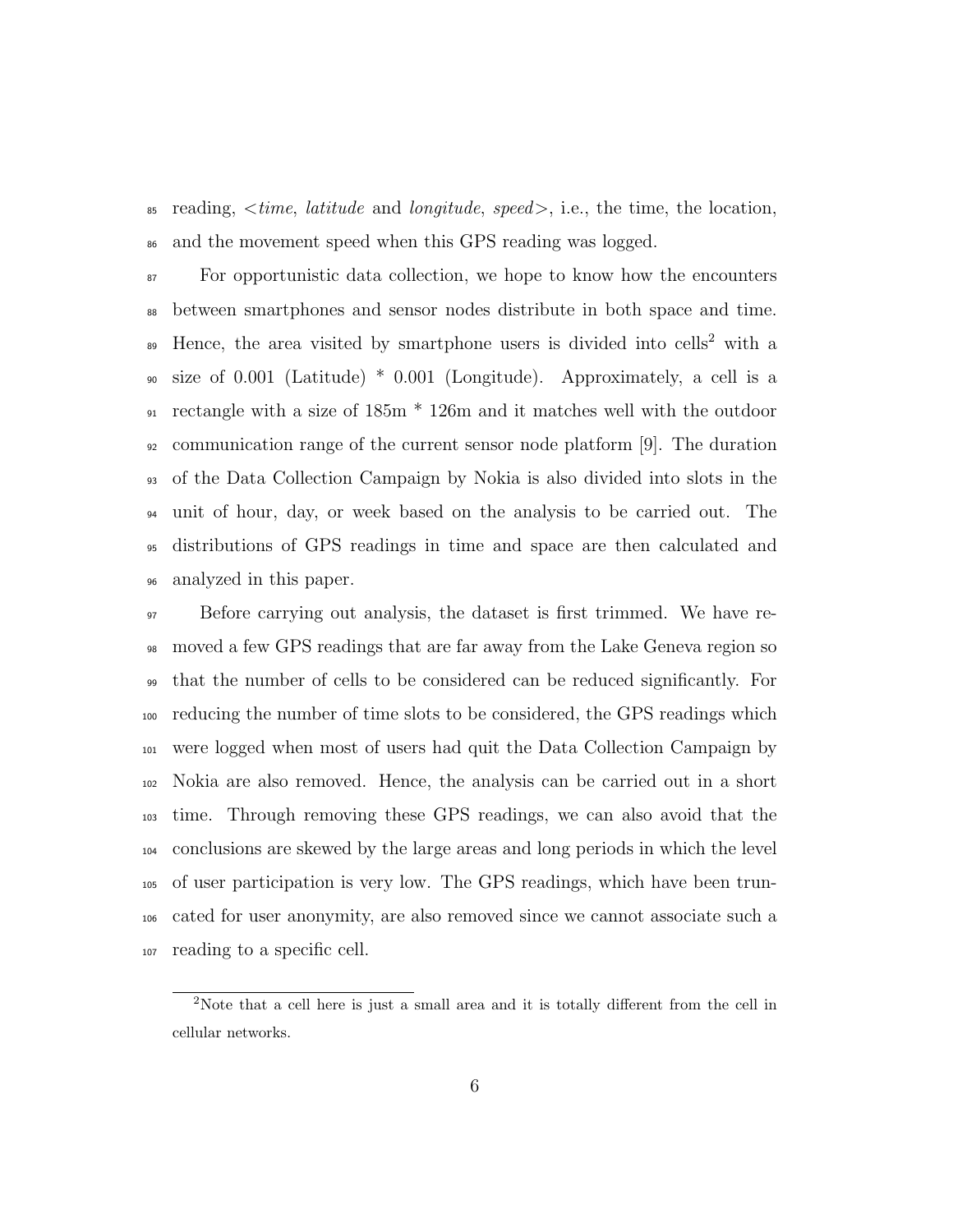<sup>108</sup> Consequently, 893,920 GPS readings from 37 smartphone users are used <sup>109</sup> in our analysis<sup>3</sup>. The latitude range is  $[46.1, 46.8]$ , the longitude range is  $[6.4, 1.6]$ <sup>110</sup> 7.4], there are totally 700,000 cells, and the whole area is referred as the Lake <sup>111</sup> Geneva Region. Sometimes, we only analyze the cells of the Lausanne Urban <sup>112</sup> Area (one major city of the Lake Geneva Region), in which the latitude range 113 is [46.50 46.55], the longitude range is  $[6.54, 6.66]$ , and there are 6,000 cells.  $_{114}$  As for the duration, it is from  $05/09/2009$  to  $07/01/2011$  and the time span <sup>115</sup> is 70 weeks. Considering that smartphone users may not participate during <sup>116</sup> the whole period, based on the timestamps in their GPS readings, Figure  $117 \quad 2(a)$  plots the periods that these 37 users participate the Data Collection <sup>118</sup> Campaign by Nokia. The level of user participation, i.e., the number of 119 active smartphone users, is also plotted in Figure  $2(b)$ .



Figure 2: The participation of 37 smartphone users

<sup>&</sup>lt;sup>3</sup>In the dataset obtained from Nokia, there are totally 1,553,154 GPS readings from 38 smartphone users. 491,566 GPS readings are purged because they have been truncated for user anonymity. Since only GPS readings in a few sensitive locations are truncated, these purged data does not affect the analysis results in this paper.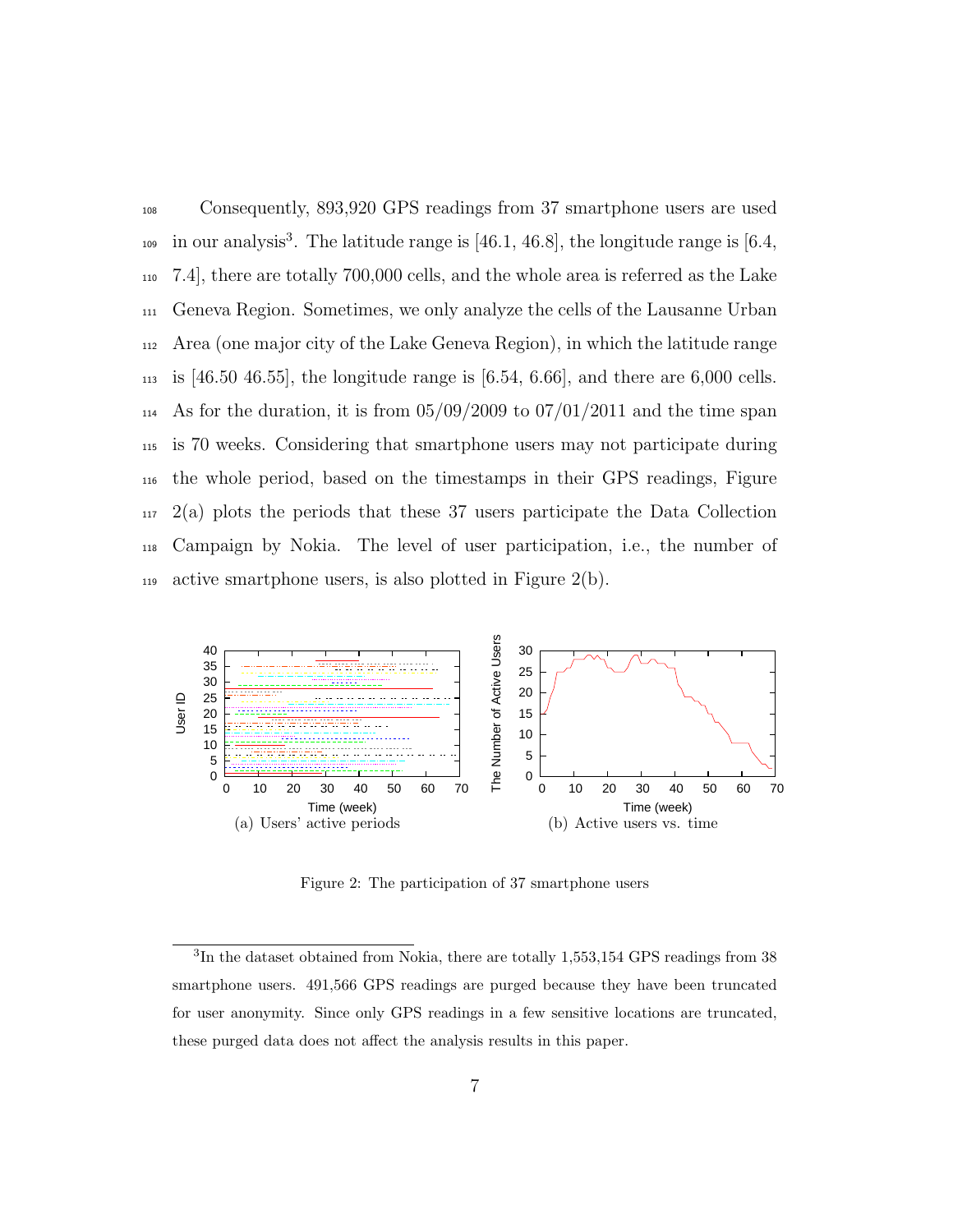#### 3. Results of Analysis

# 3.1. Percentage of Movement Time

 Considering that a sensor node is normally powered by un-chargable bat- tery, its radio must be duty-cycled for longevity. Hence, it is preferred to let a smartphone with re-chargable battery always keep its radio on so that they can discover each other in a timely manner [3]. However, the energy consumed by a smartphone's radio for opportunistic data collection might become a serious concern.

 Fortunately, we can reduce its energy consumption based on context in- formation. It has been reported that a smartphone can deduce whether it 130 is moving through accelerometer  $[10][11]$ . A smartphone can then keep its radio on only when its user is moving around. In case that its user is static, the smartphone can turn on its radio occasionally for collecting data and turn off its radio in most of the time for saving energy. To study the energy overhead with this scheme, we need get to know the percent of time that a smartphone user is moving around.

 In the dataset, a GPS reading is recorded every 10 seconds only when a user is moving around outside. Hence, if the interval between two consec- utive GPS readings is too long (>300s), we assume that the user is static <sup>139</sup> and the radio can be turned off during that interval<sup>4</sup>. We then calculate the percentage of movement time for each smartphone user. Figure 3 plots the cumulative distribution function (CDF) of the percentage of movement

Note that GPS readings could be absent due to many reasons. Here, we assume the dominant reason is that a smartphone user stops to move.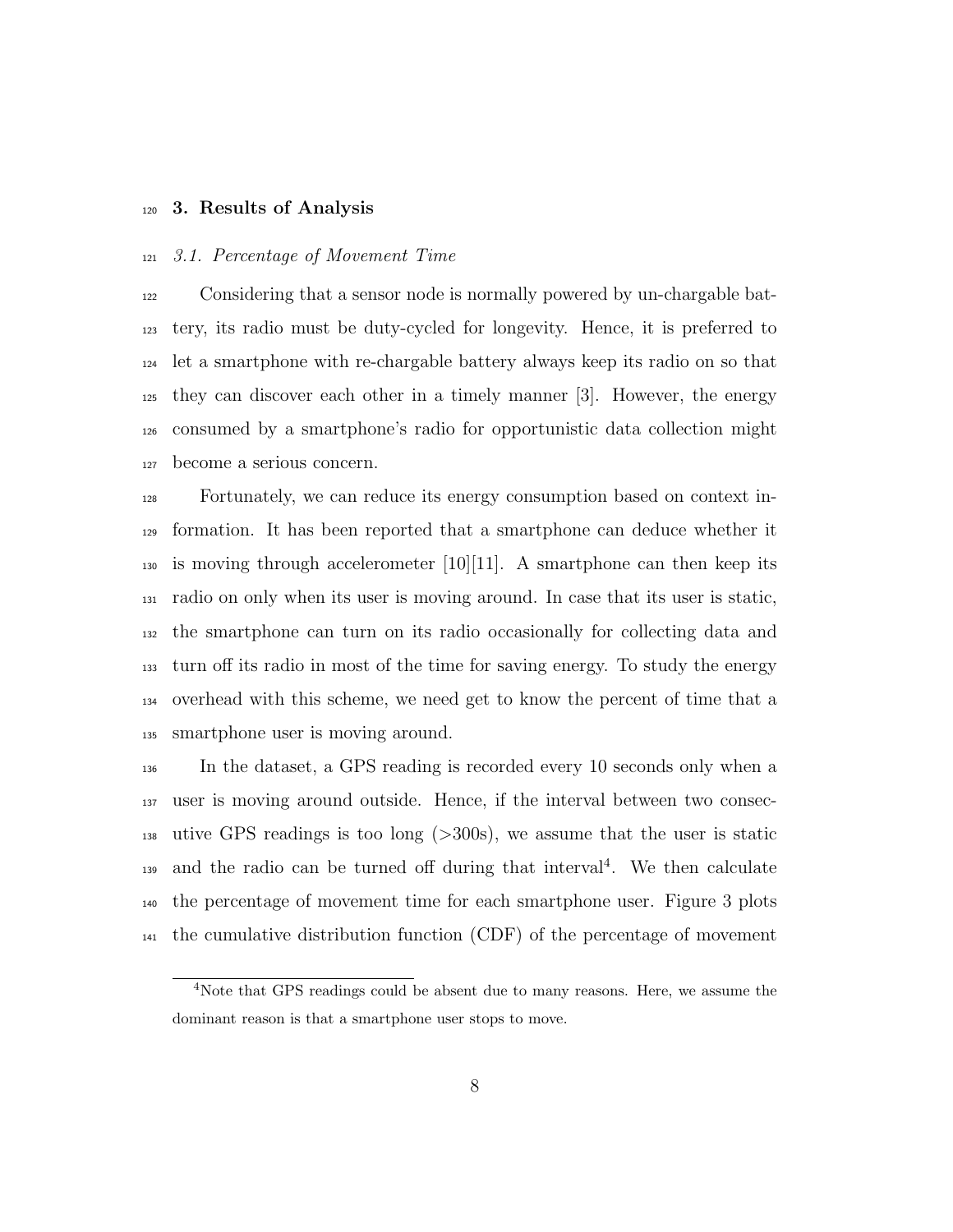time across 37 users. It shows that for most of smartphone users, the move- ment time is less than 10%. Hence, smartphone users are static and the radio for opportunistic data collection can be turned off most of the time. In another word, the overhead of opportunistic data collection in terms of energy consumption could be low for a smartphone, thus encouraging user participation.



Figure 3: CDF of the percent of movement time

#### 3.2. Movement Speed

 Since a sensor node is normally duty-cycled, a smartphone still needs to take time to discover a sensor node even when they are in close proximity. Furthermore, a smartphone and a sensor node normally belong to different authorities, and authentication must be carried out before collecting data. Hence, for opportunistic data collection, it is desired that a smartphone could stay in the communication range of a sensor node for a period that is sufficient for discovery, authentication, and data collection.

 To check this issue, the cumulative distribution function of the move-ment speed in these smartphone users' GPS readings is plotted in Figure 4.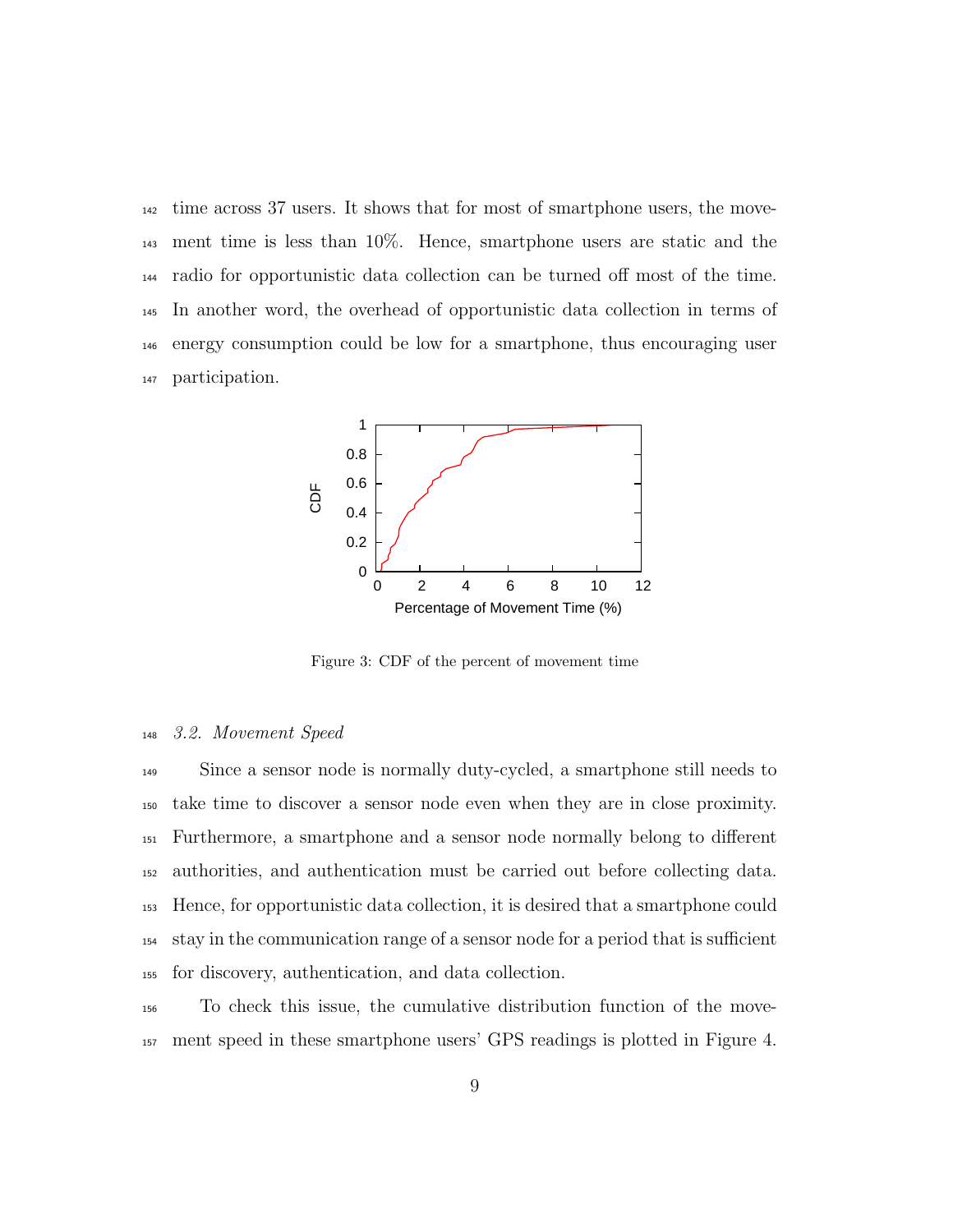

Figure 4: CDF of movement speed

 This plot indicates that the movement speed is quite low in many cases. In 159 Lausanne Urban Area, the speed of  $85\%$  GPS readings is less than  $10m/s$ . Even for the much larger Lake Geneva Region with many roads, there are still 75% GPS readings whose speed is less than 10m/s. Considering that the outdoor communication range of a sensor node is around 100m, a lot of data could be collected during the encounter between a smartphone and a sensor node. With the assumptions that ZigBee radio is used (the data rate is 250Kbps) and the duration for data collection is 10 seconds, 312K bytes can be collected per visit. Considering that the size of a sensor reading is normally small, thousands of sensor readings can be collected per visit.

 Figure 4 also indicates that the movement speed can be high with non- negligible probability, even when only the Lausanne Urban Area is consid- ered. This fact justifies our sensor node-initiated probing mechanism for 171 timely discovery between smartphone and sensor node [3].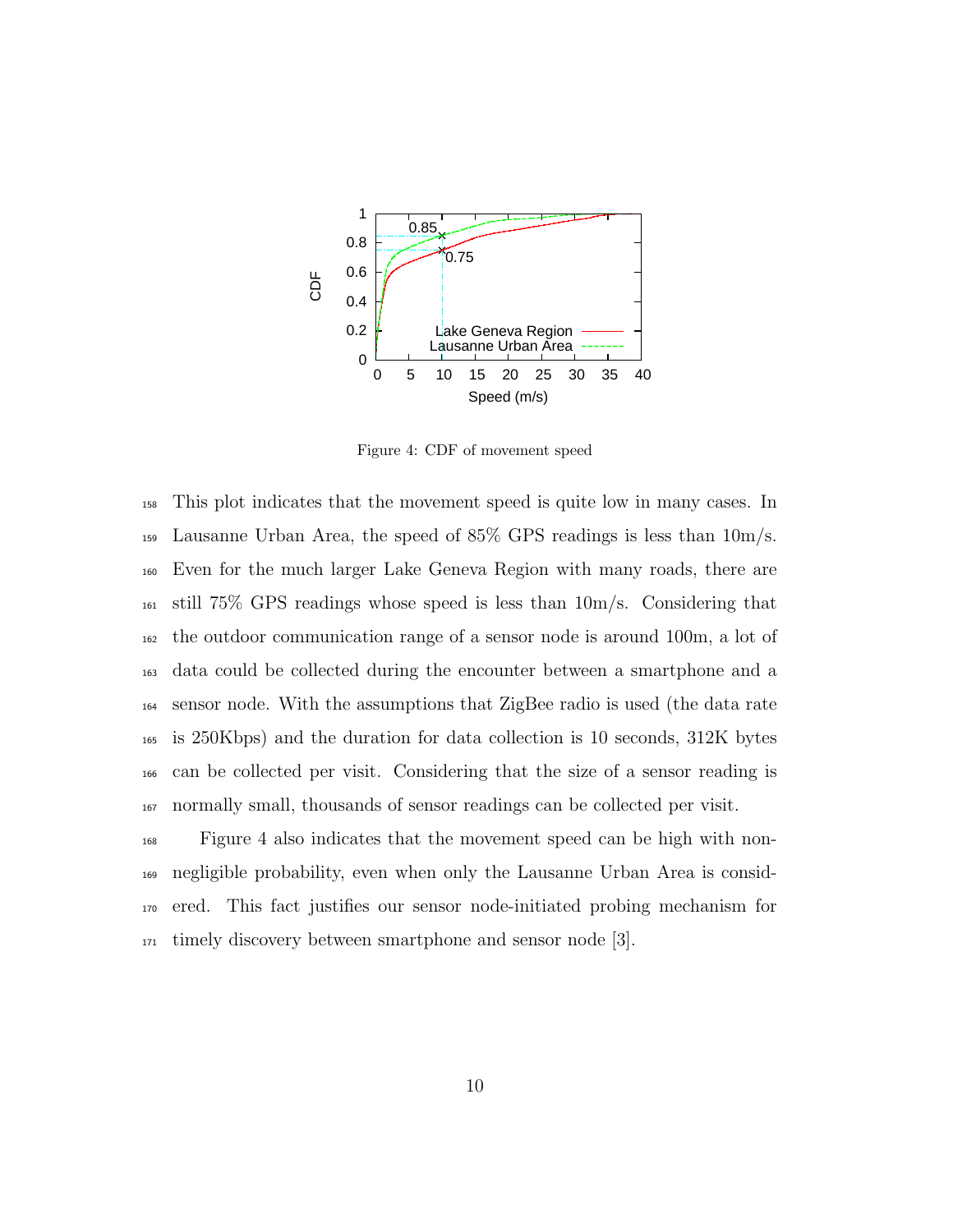# <sup>172</sup> 3.3. Per-cell's GPS Reading Distribution among Smartphone Users

 As mentioned earlier, a smartphone and a sensor node normally belong to different authorities, and some authentication schemes based on public key cryptography are needed for secure data collection. Hence, a smartphone and a sensor node may consume too much CPU, time, and energy for carrying out the related public key operations. In case that a sensor node is repeat- edly visited by a few smartphones, hash-chain-based authentication scheme could be used by them to avoid carry out public key operations during each encounter [12]. To verify whether hash-chain-based authentication scheme should be applied, for each cell that is visited at least once per day and is visited by more than one user, we calculate the relative standard deviation <sup>183</sup> of its GPS reading distribution among these users<sup>5</sup>.



Figure 5: CDF of relative standard deviation for per-cell's GPS reading distribution among smartphone users

<sup>5</sup>Among 700,000 cells in the Lake Geneva region, 16,687 cells are visited by more than one users. As for 6,000 cells in the Lausanne urban area, 2815 cells are visited by more than one users.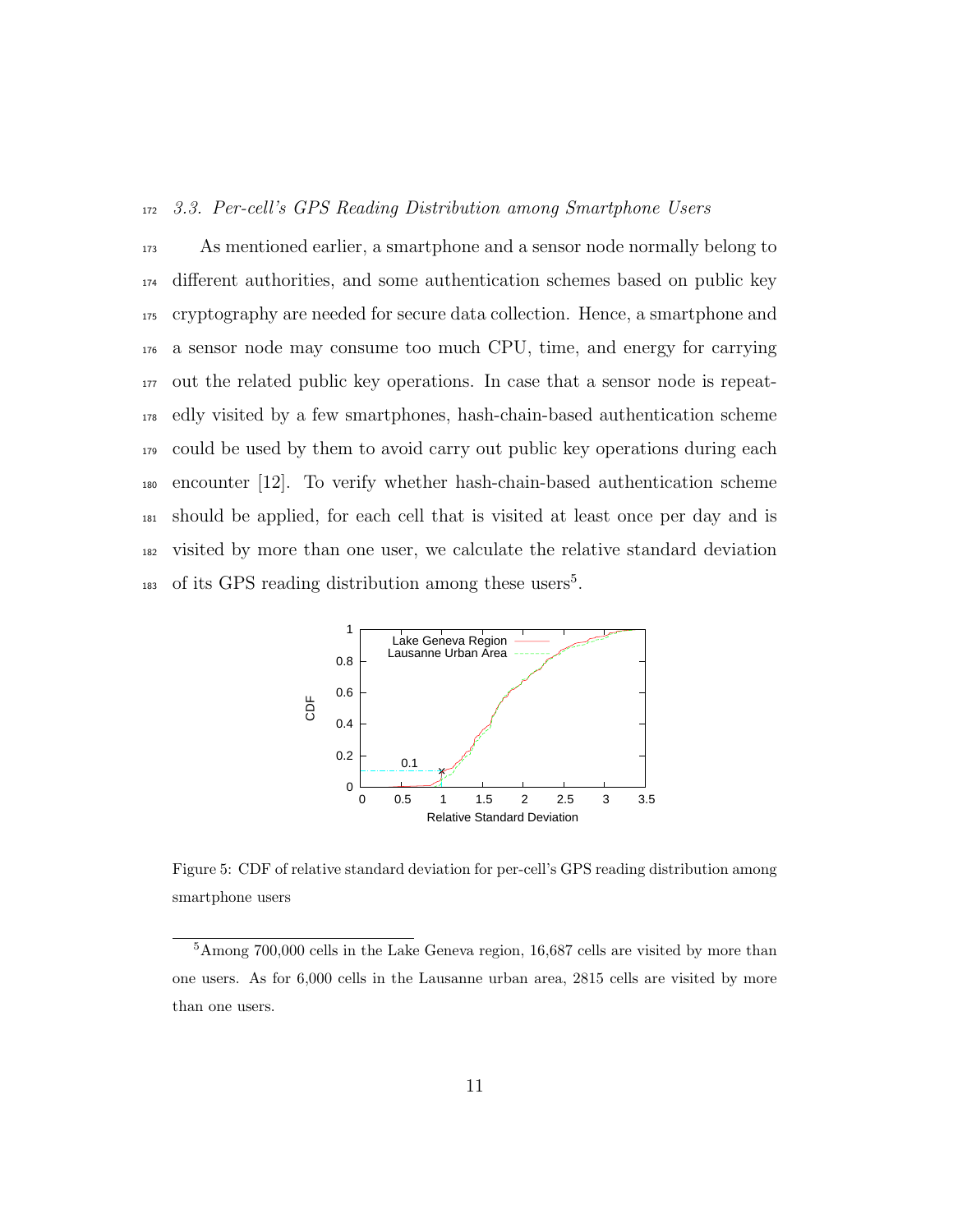Figure 5 plots the CDF of the relative standard deviation across these cells. It indicates that for most cells, the GPS reading distribution among 186 users has a large variance  $(>1.0)$ , i.e., the visits to a cell are mainly con- tributed by a few users. Hence, hash-chain-based authentication scheme could be used in opportunistic data collection and the overhead of authenti-cation could become quite low.

3.4. Spatial Analysis

#### 3.4.1. Spatial Distribution

 In the following analysis, we first calculate the number of GPS readings in each cell. We then plot the spatial distribution of GPS readings among <sup>194</sup> all cells of the Lake Geneva Region in Figure  $6(a)$ . The spatial distribution among cells of the Lausanne Urban Area is also plotted in Figure 6(b).

 Figure 6(a) shows that the mobility traces of just 37 smartphone users still could cover a large area. Figure 6(b) indicates that the cells in an urban area are visited frequently even when there are only 37 smartphone users. Our analysis shows that 19% of cells in the Lausanne Urban Area are visited at least once per week and 2.466% of cells are visited at least once per day. Hence, we can expect that opportunistic data collection through smartphones can support many applications, especially when sensor nodes are deployed in urban areas where we live in most of the time.

3.4.2. Spatial Locality

 Figure 6(a) and 6(b) also indicate that a strong spatial locality exists in these distributions of GPS readings and different cells are visited by smart-phone users with different frequencies. Through checking the map of Lake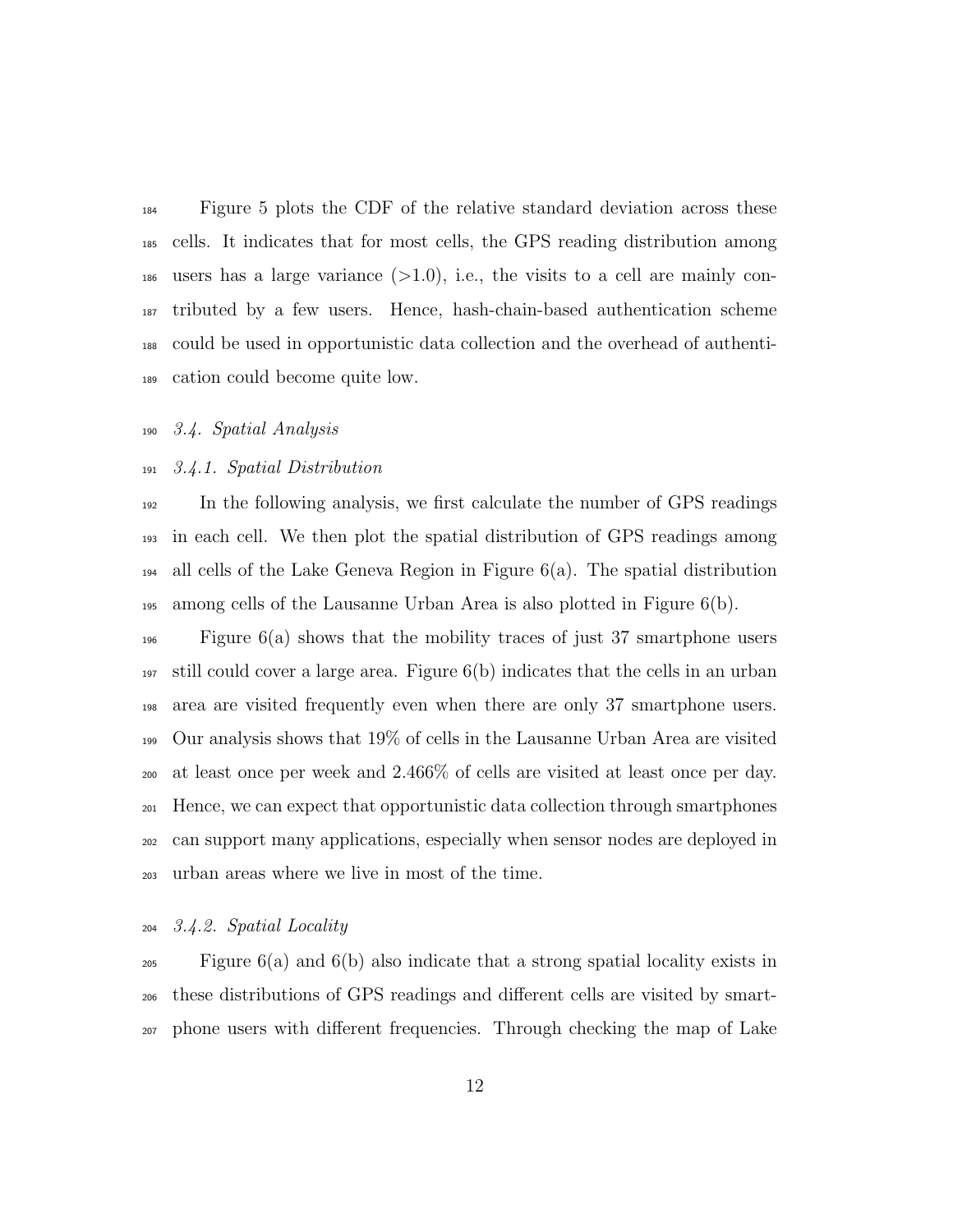

Figure 6: Spatial distributions of GPS readings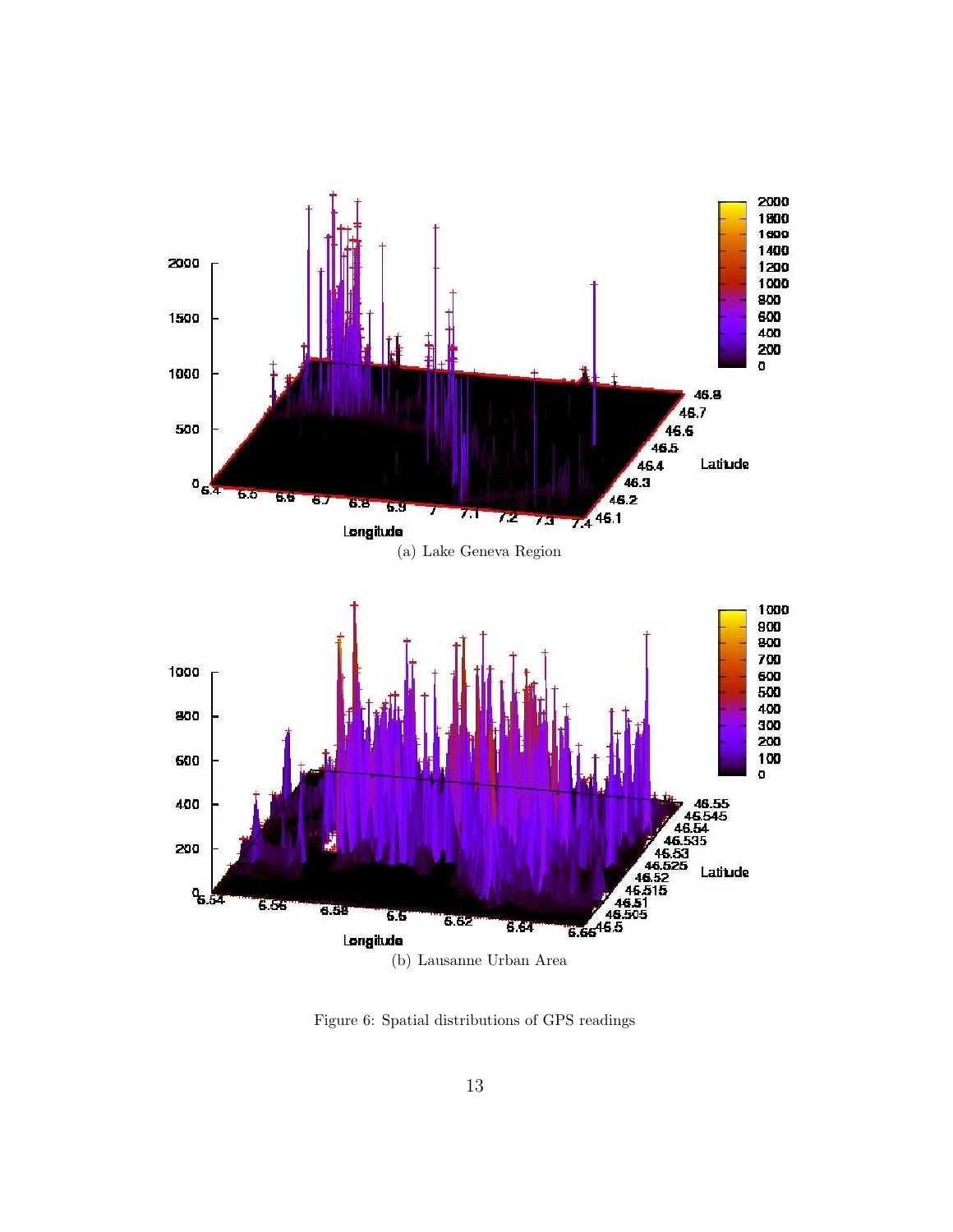Geneva Region shown in Figure 7, we find that Figure 6(a) clearly illustrates that most of these GPS readings are within the towns alongside the A9 mo- torway of Switzerland. Figure 6(b) indicates that even in the urban area, there are still some cells that have never been visited. There are also some <sup>212</sup> hot cells that are visited much more frequently than other cold cells. To study the spatial locality quantitatively, we have calculated the relative standard deviation of the distribution of GPS readings in the Lausanne Urban Area and it is as high as 5.23. Hence, a strong spatial locality is identified and sensor data should flow among sensor nodes to improve the performance of  $_{217}$  opportunistic data collection through exploiting this spatial locality [4].



Figure 7: The Map of Lake Geneva Region

 To study the feasibility of exploiting spatial locality, for the Lausanne Urban Area, a cell is marked as a hot cell if it is visited at least once per day. <sub>220</sub> Otherwise, the cell is marked as *cold* cell. We then calculate the distance between a cold cell and its nearest hot cell. The cumulative distribution function of these distances is plotted in Figure 8 and this plot shows that for 63.5% cold cells, the distance is less than ten cells. The distance could be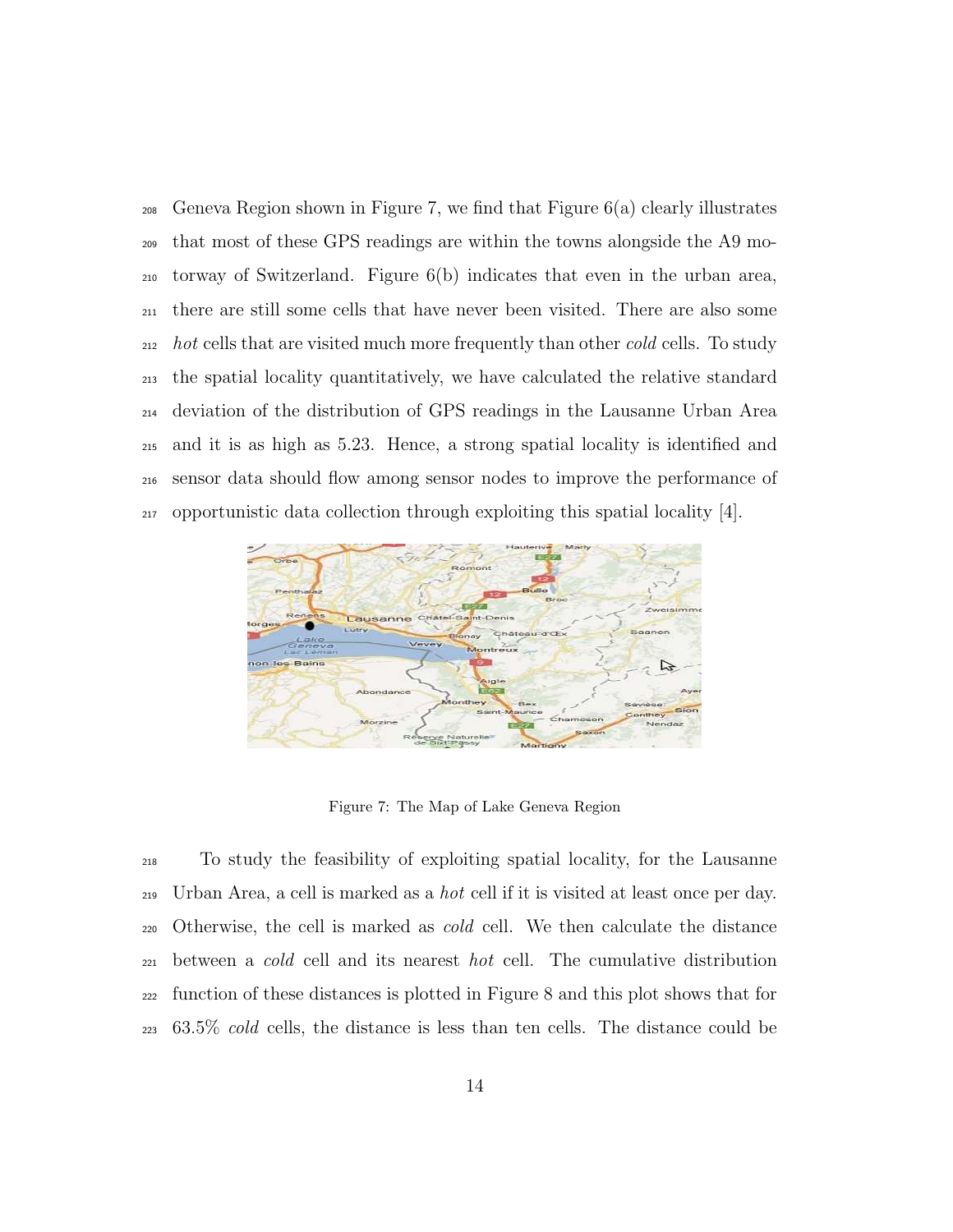reduced if the mobility traces of more users are considered. However, con- sidering that human mobility is normally constrained by roads and streets, <sub>226</sub> cold cells should continue to exist. Hence, sensor data should be exchanged among sensor nodes for exploiting spatial locality and the data could reach a hot cell through a few hops.



Figure 8: CDFs of the distance between a cold cell and its nearest hot cell

<sup>229</sup> We have also calculated the distance between a *hot* cell and its nearest <sub>230</sub> hot cell. The result in Figure 9 shows that for most of hot cells, one of <sup>231</sup> its direct neighbors is also a hot cell. Hence, opportunistic data collection <sup>232</sup> through smartphones is robust to the failure of sensor nodes in a *hot* cell. It <sup>233</sup> also indicates that the neighboring *hot* cells tend to be visited sequentially <sup>234</sup> and this characteristic should be exploited if the duty cycle of sensor nodes <sup>235</sup> isn't too low.

# <sup>236</sup> 3.4.3. Seasonal Changes

<sup>237</sup> To exploit the spatial locality for opportunistic data collection, a *hot* cell <sup>238</sup> should continue to be a hot cell for a long time so that sensor data won't  $_{239}$  chase the moving *hot* cells and consume too much energy to arrive at a *hot*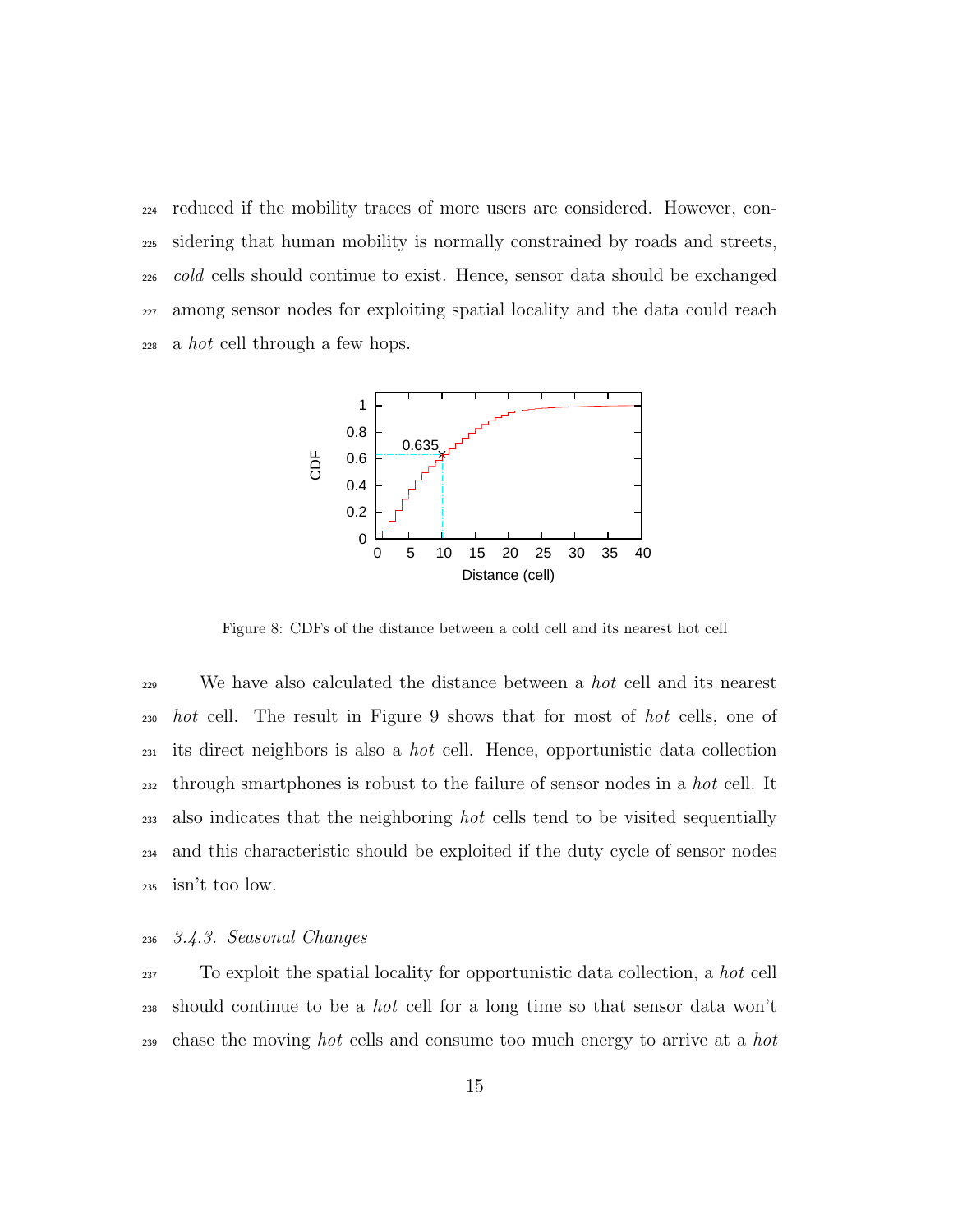

Figure 9: CDFs of the distance between a hot cell and its nearest hot cell

 cell and be collected by a smartphone in that cell. Hence, for each week, we calculate the number of GPS readings for each cell and these numbers have been plotted into a 3-D figure. Several animations are then produced based on these figures to demonstrate the changes of the spatial distribution with the elapse of the time. These animations are available at the official webpage of the Mobile Data Challenge by Nokia [13].



Figure 10: The invariability of hot cells

<sup>246</sup> To study the seasonal changes of hot cells quantitatively, for each week, a  $_{247}$  cell in the Lausanne Urban Area is first marked as a *hot* cell if it is visited at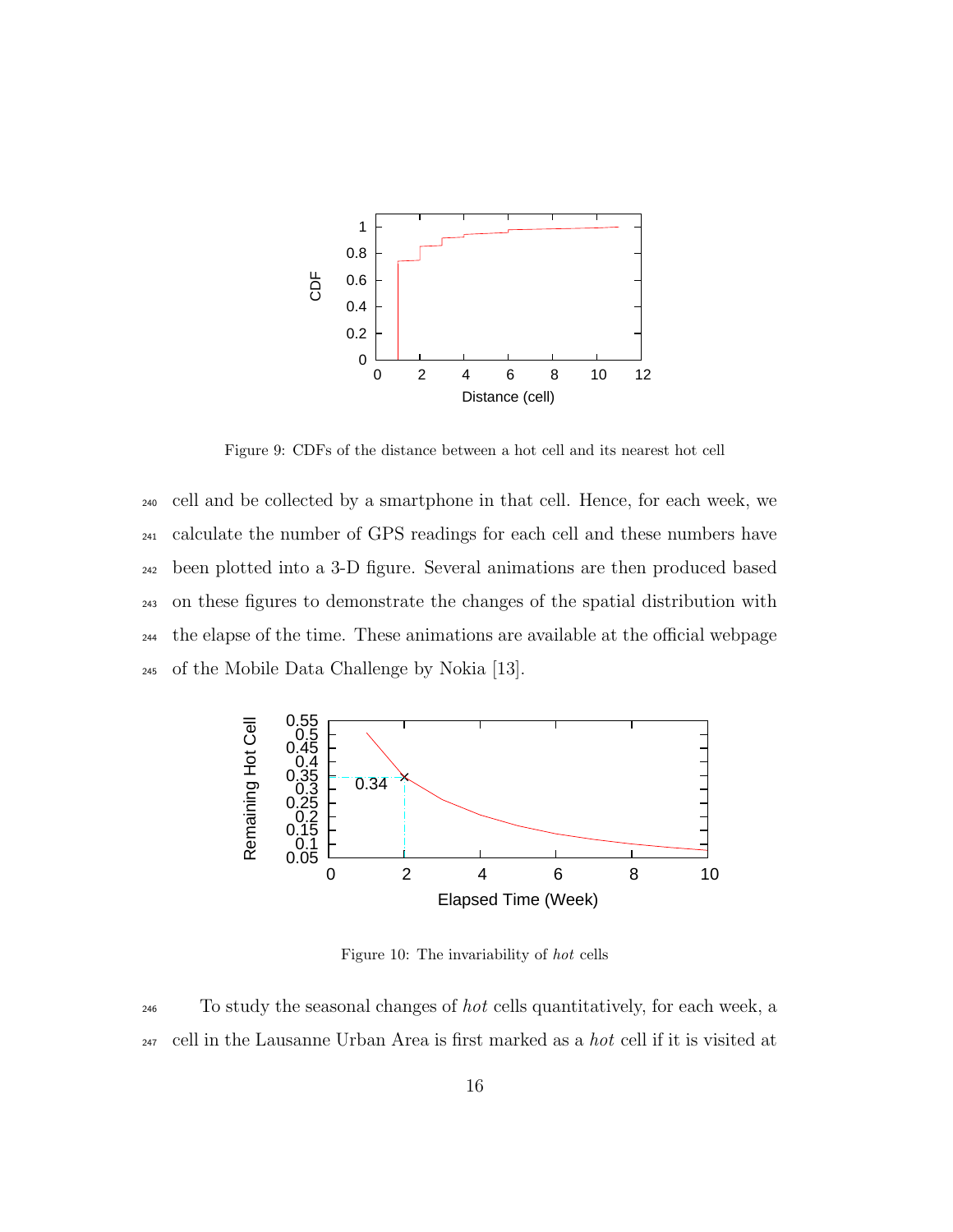least once per day. We then plot the percent of hot cells that continue to be  $_{249}$  hot cells with the elapse of time. Figure 10 shows that 34\% of hot cells are still hot cells after two weeks. Hence, spatial locality is quite steady and it could be exploited in opportunistic data collection. However, it also indicates that seasonal changes do exist and sensor nodes must learn and exploit the spatial locality online.

#### 3.5. Temporal Analysis

 To carry out temporal analysis, the whole duration is divided into time slots of one-hour length. The number of GPS readings in each time slot is then counted and this temporal distribution is plotted in Figure 11.



Figure 11: Temporal Distribution

# 3.5.1. Period Analysis

 Previous studies find that human mobility normally follows some repeated patterns (diurnal, etc.) [14]. To check whether repeated patterns exist in smartphone users' mobility, autocorrelations of the above time series are cal-culated with different time lags and the results are plotted in Figure 12. This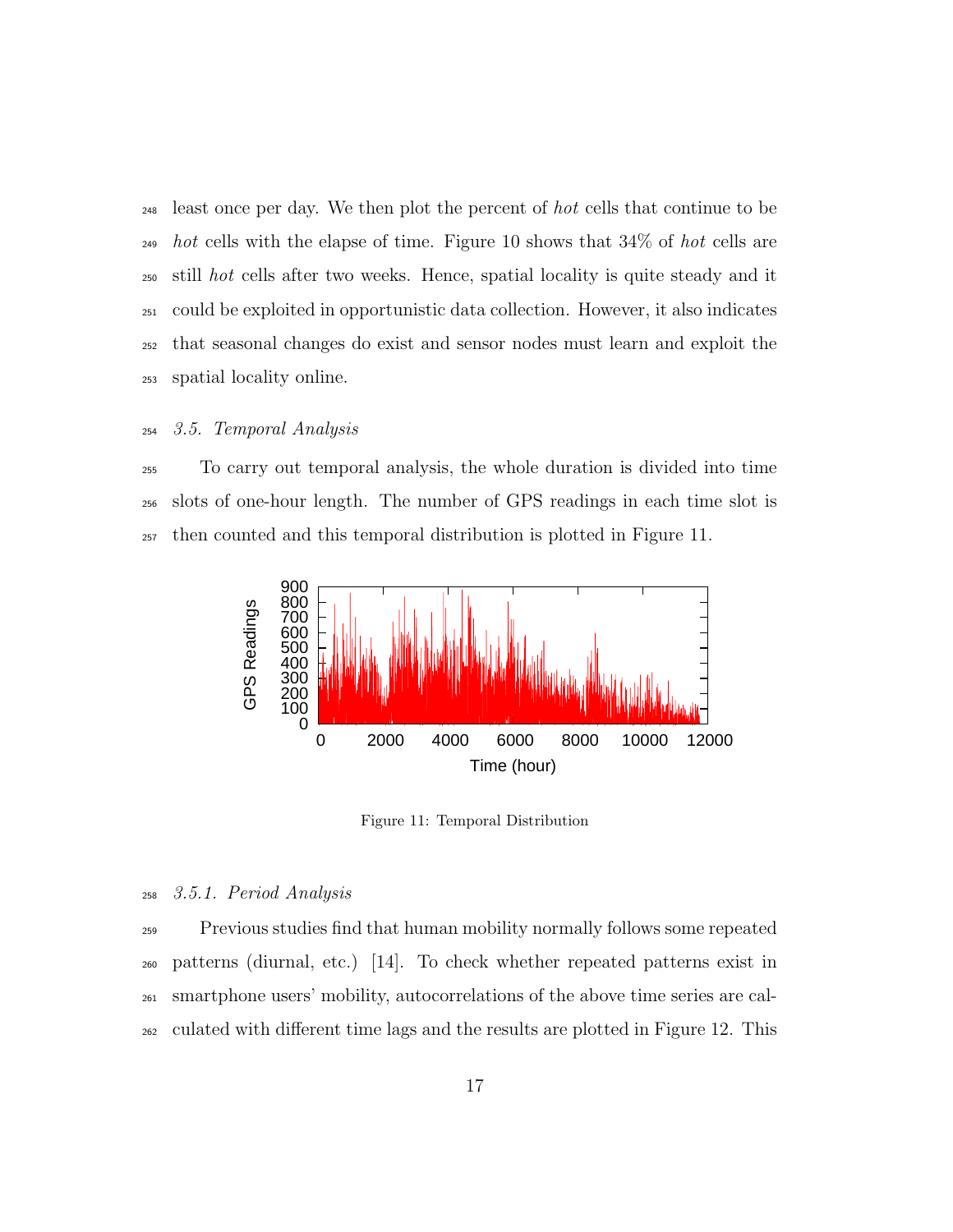

Figure 12: Autocorrelations with different time lags

 plot indicates that the mobility of smartphone users does have a repeated pattern whose epoch length is 24 hours.

 However, the diurnal pattern isn't obvious since there is no negative au- tocorrelation with a 12-hours lag. As illustrated in Figure 2(b) and Figure 11, one potential reason is that the number of active users and the number of GPS readings are reduced significantly in the late phase of the Data Col- lection Campaign by Nokia. Hence, period analysis is carried out again for the GPS readings between the 15th and the 35th week (2520-5880 hours) during which the number of active users and the number of GPS readings are stable. The corresponding results of period analysis are then plotted in Figure 13, which demonstrates the existence of the diurnal pattern clearly.

 Furthermore, both Figure 12 and 13 don't show the common weekly pat- tern. When the time lag is one week ( $7*24=168$  hours), the autocorrelation is only slightly higher than other time lags. This issue will be discussed later when we carry out per-cell analysis.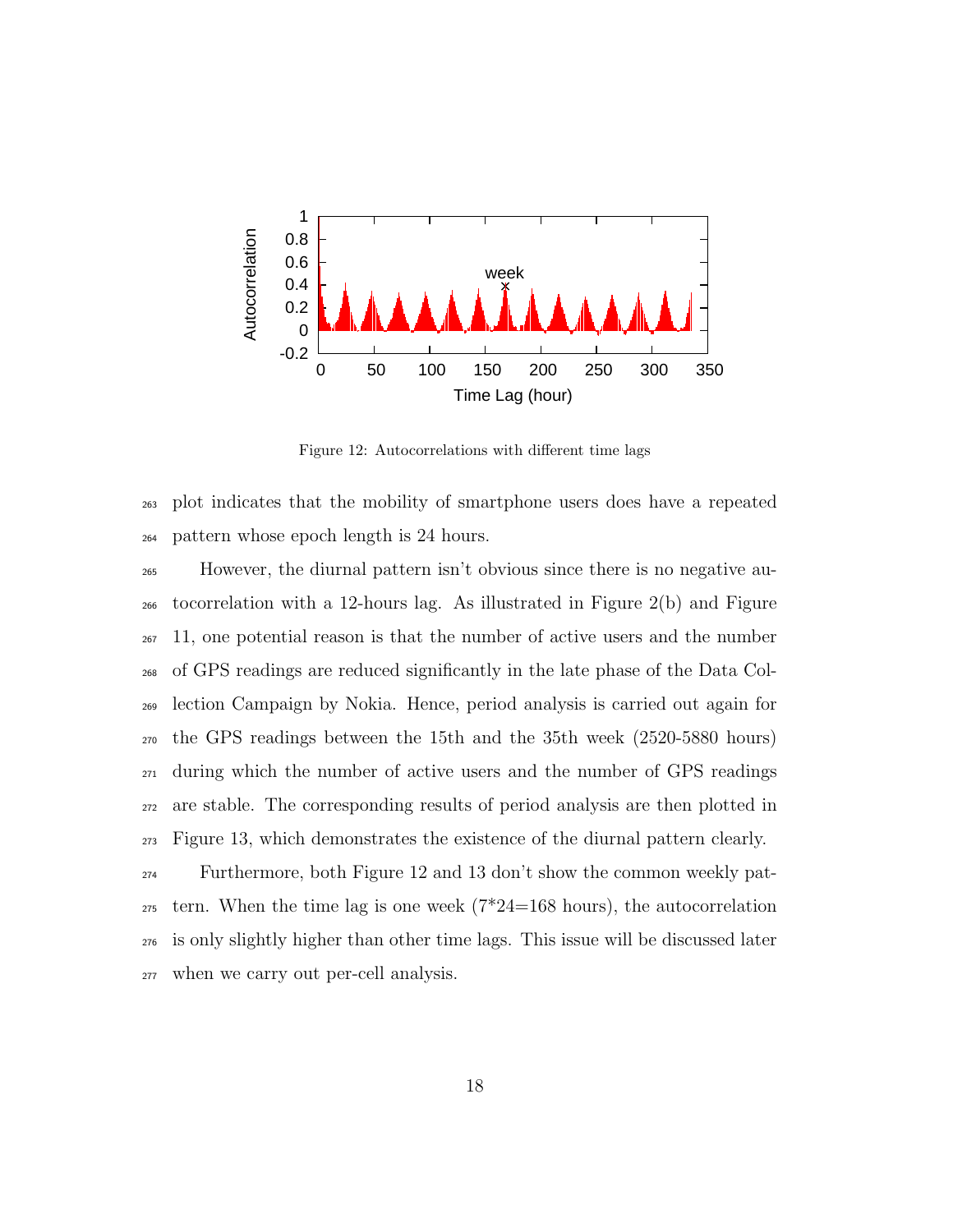

Figure 13: Autocorrelations (15th – 35th weeks)

# <sup>278</sup> 3.5.2. Temporal Locality

<sup>279</sup> In opportunistic data collection, if there are *rush* hours in which a sensor node is visited by smartphones much more frequently, a sensor node can <sup>281</sup> discover smartphones mainly during *rush* hours so that it can upload the same amount of data with much less energy consumption [2]. Hence, we will <sub>283</sub> check the existence of *rush* hours, i.e., temporal locality, in the mobility of smartphone users. Considering that the mobility of smartphone users has a strong diurnal pattern, the distribution of all GPS readings among 24 hours of a day is then calculated and plotted in Figure 14. This plot indicates that rush hours do exist in the morning (8am) and evening (4–6pm).

<sup>288</sup> If an hour continues to be a *rush* hour for many days, a sensor node can <sup>289</sup> learn and exploit the temporal locality easily. To study this issue quanti-<sup>290</sup> tatively, for each day, an hour is marked as a rush hour if its number of <sup>291</sup> GPS readings is one time more than the average across 24 hours. This large <sub>292</sub> threshold is used to avoid that too many hours are marked as *rush* hours.  $F_{293}$  Figure 15 then plots the percent of *rush* hours that continue to be *rush* hours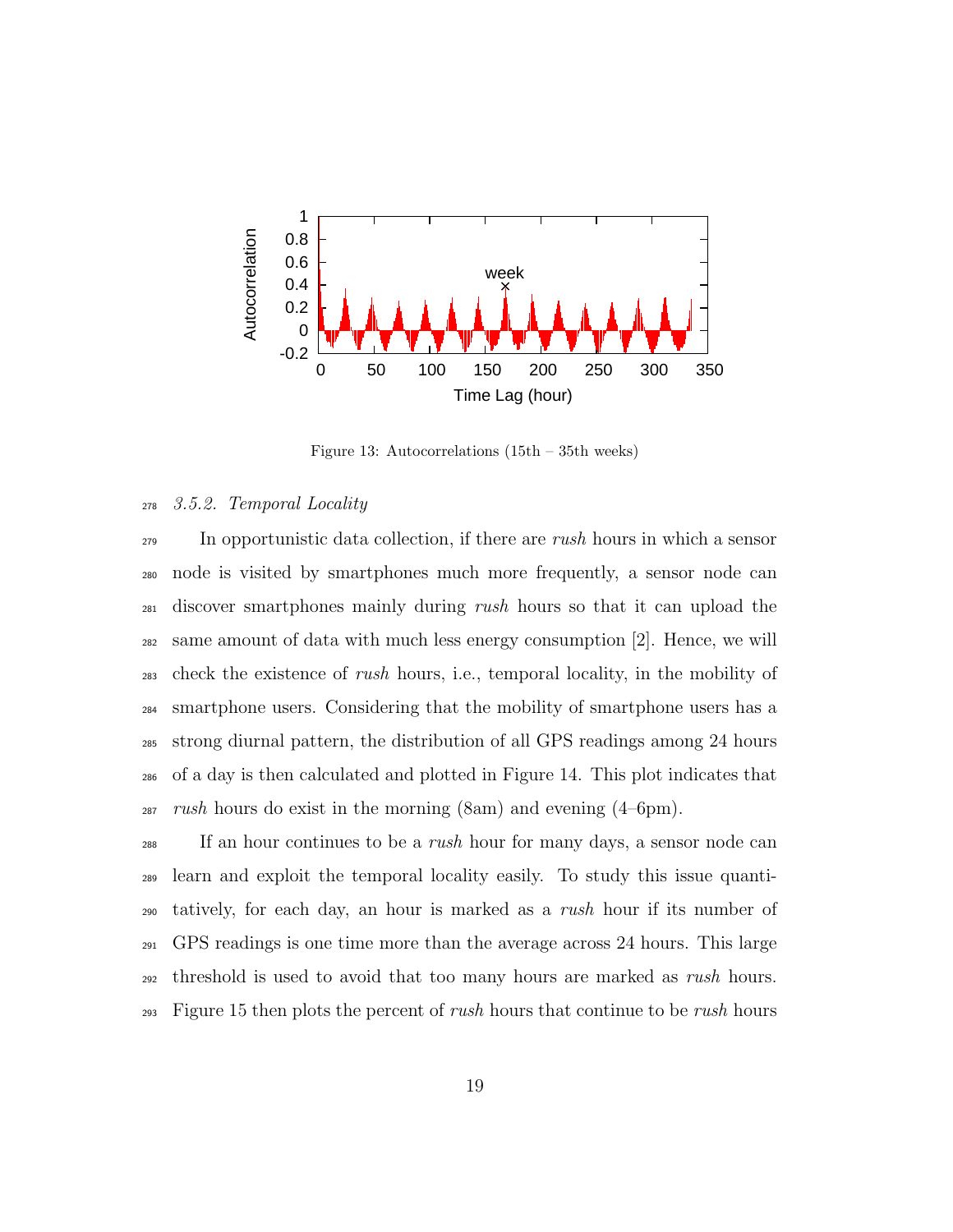

Figure 14: The existence of temporal locality

<sup>294</sup> with the elapse of time. It shows that  $56\%$  of *rush* hours are still *rush* hours even after 20 days. Hence, temporal locality is quite steady and it should and could be exploited. However, Figure 15 also indicates that rush hours stop to be rush hours after a long period, seasonal changes do exist, and a sensor node should learn and exploit rush hours autonomously.



Figure 15: The invariability of rush hours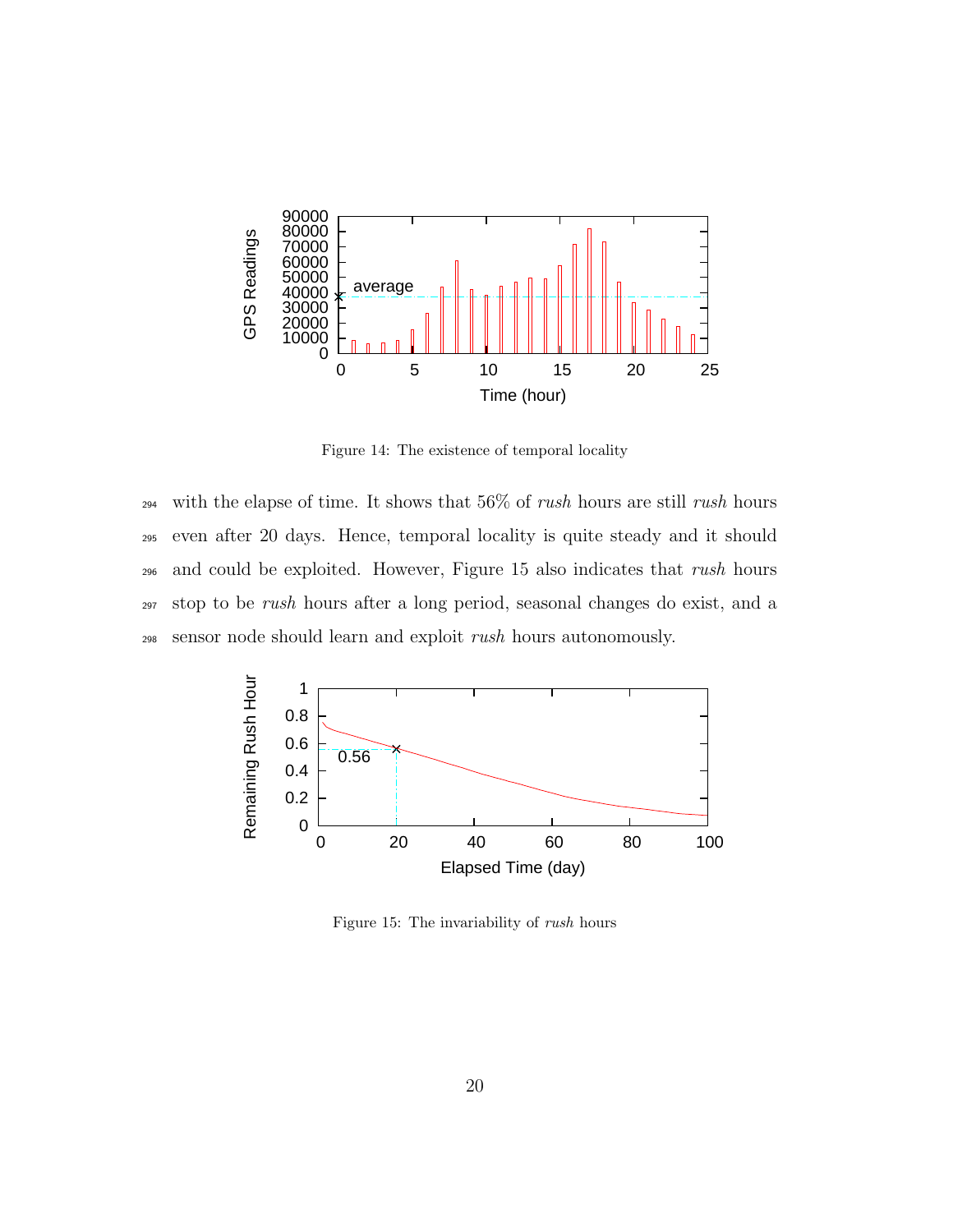# 3.5.3. Per-cell Analysis

<sup>300</sup> We notice that in Figure 14, the number of GPS readings in a *rush* hour isn't much higher than the average. The possible reason is that the rush hours of various cells are different. They will cancel each other since we study the temporal locality for the whole area. To validate this conjecture, we carried out the following per-cell temporal analysis.



Figure 16: Daily distribution of two cells

 For two cells that are visited frequently, their distributions of GPS read- ings among 24 hours of a day are calculated and plotted in Figure 16. This plot clearly validates the above conjecture since these two cells do have dif-ferent rush hours.

 In the above period analysis, we also notice that the common weekly pattern doesn't exist in both Figure 12 and Figure 13. This issue might be caused by the same reason, i.e., the period analysis is carried out for the whole area. Hence, for the above two cells, their distributions of GPS readings among 7 days of a week are also plotted in Figure 17. This plot shows that cell 1 is visited more frequently in weekdays and cell 2 is visited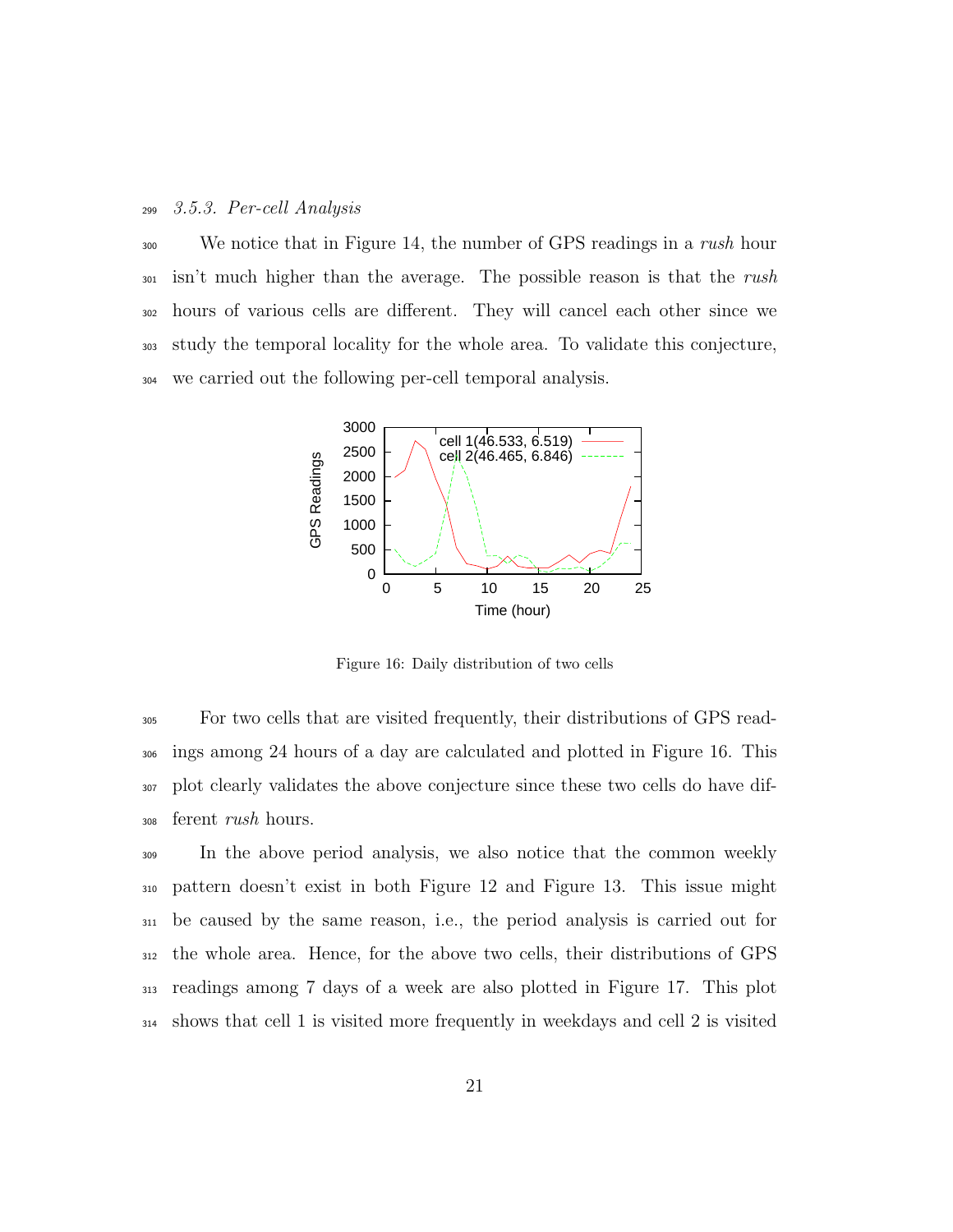

Figure 17: Weekly distribution of two cells

 more frequently in weekends. Hence, weekly pattern may exist for some cells. However, due to the small numbers of GPS readings per cell, per- cell period analysis doesn't produce any meaningful results and these results aren't reported here.



Figure 18: CDF of the inter-arrival time

 For carrying out contact probing efficiently, it could be helpful to design the scheme based on the distribution of the inter-arrival time among nodes [15]. Hence, for each of the above two cells, we also calculate the intervals between the consecutive visits of smartphone users. Figure 18 plots the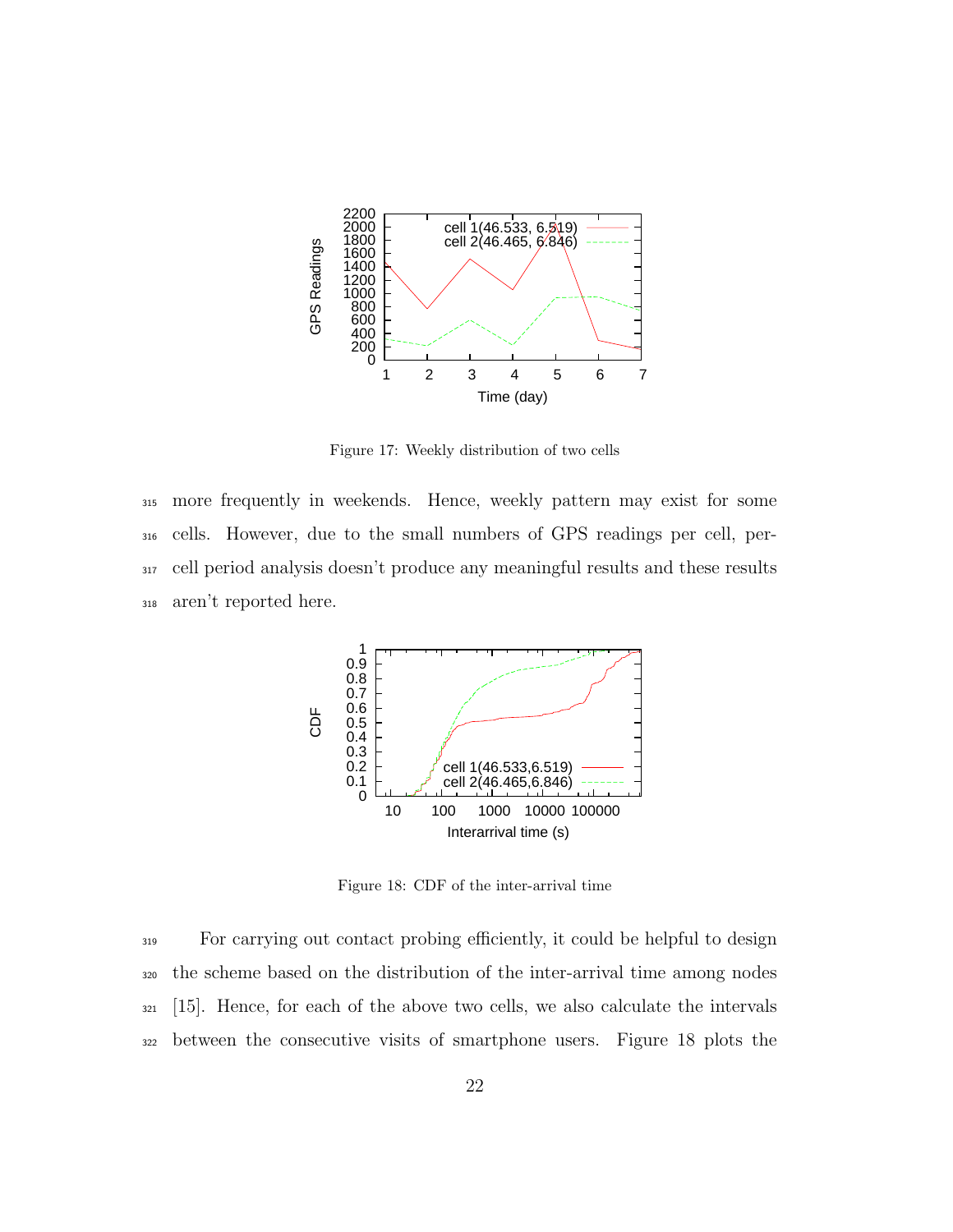cumulative distribution functions of their inter-arrival time. It indicates that the smartphone arrival patterns observed by cells are location-dependent. Instead of designing a probing scheme for all sensor nodes, it's better to let each sensor node adapt to its own situation.

 In summary, the results of per-cell analysis indicate that there are no common repeated pattern, temporal locality, and inter-arrival time across all cells and a sensor node must autonomously learn and exploit the temporal distribution of its own location.

# 4. Related Work

# 4.1. Mobile Data Collection

 $\text{Im} \left[16\right]\left[17\right]\left[18\right]\left[6\right]\left[7\right]\left[19\right],$  the use of mobile nodes has been proposed to move around in the deployed area and collect data from sensor nodes. Depending on the applications, their mobility can be either controlled or not, and these mobile nodes may collect data from sensor nodes within the range of one or multiple hops. In [20], the use of mobile phones had also been proposed to collect data from static sensor nodes purposely or opportunistically. However, none of them had studied the scenario when the uncontrolled mobility of the public is considered.

 $\text{Im }|2||3||4||5$ , we have carried out research on opportunistic data collection through smartphones, and several protocols have been designed for efficient data collection through exploiting the temporal and spatial locality of human mobility. The findings in this paper validate the assumptions used by us in a more appropriate spatial granularity and provide more directions to improve the performance of opportunistic data collection through smartphones.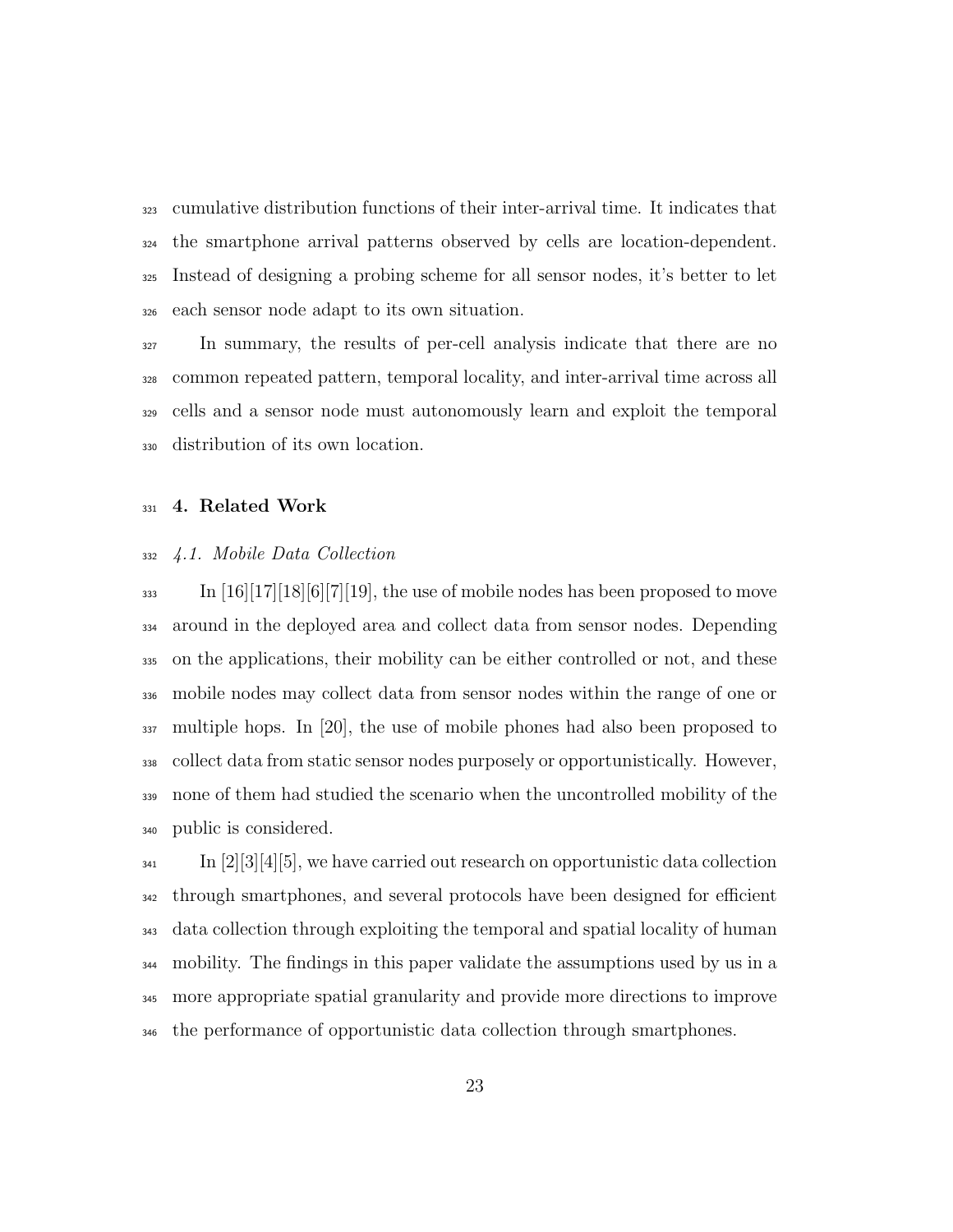# 4.2. Human Mobility Analysis

 Based on the history that users visit two Wi-Fi access points (one is deployed in a residence building and the other is deployed in an academic building), human mobility has been studied in [21]. It is confirmed that rush hours, i.e., temporal locality, does exist in human mobility. As for seasonal changes of *rush* hours, the existence depends on the locations of access points. The mobility datasets of phone users have also been studied by the re- search community  $[14][22][23]$ , and it has been pointed out that their mobility follows some repeated patterns and demonstrates strong temporal and spa- tial localities. However, in these datasets, only the current base station is recorded when a phone user communicates through a cellular network (call, short message, etc.). Hence, the phone user's location accuracy is as coarse as several kilometers or even tens of kilometers due to the large communica- tion range of a base station. Although the mobility analysis based on these datasets is valuable for urban planning, the location accuracy is too coarse for opportunistic data collection since the communication range of a sensor node is normally less than 100m [9].

 We believe that our study based on the dataset from Mobile Data Chal- lenge by Nokia is extremely valuable to opportunistic data collection through <sub>366</sub> smartphones. It is the mobility traces of *smartphone users* that are analyzed in this paper and the location accuracy of GPS readings could be tens of meters, that should be enough for opportunistic data collection.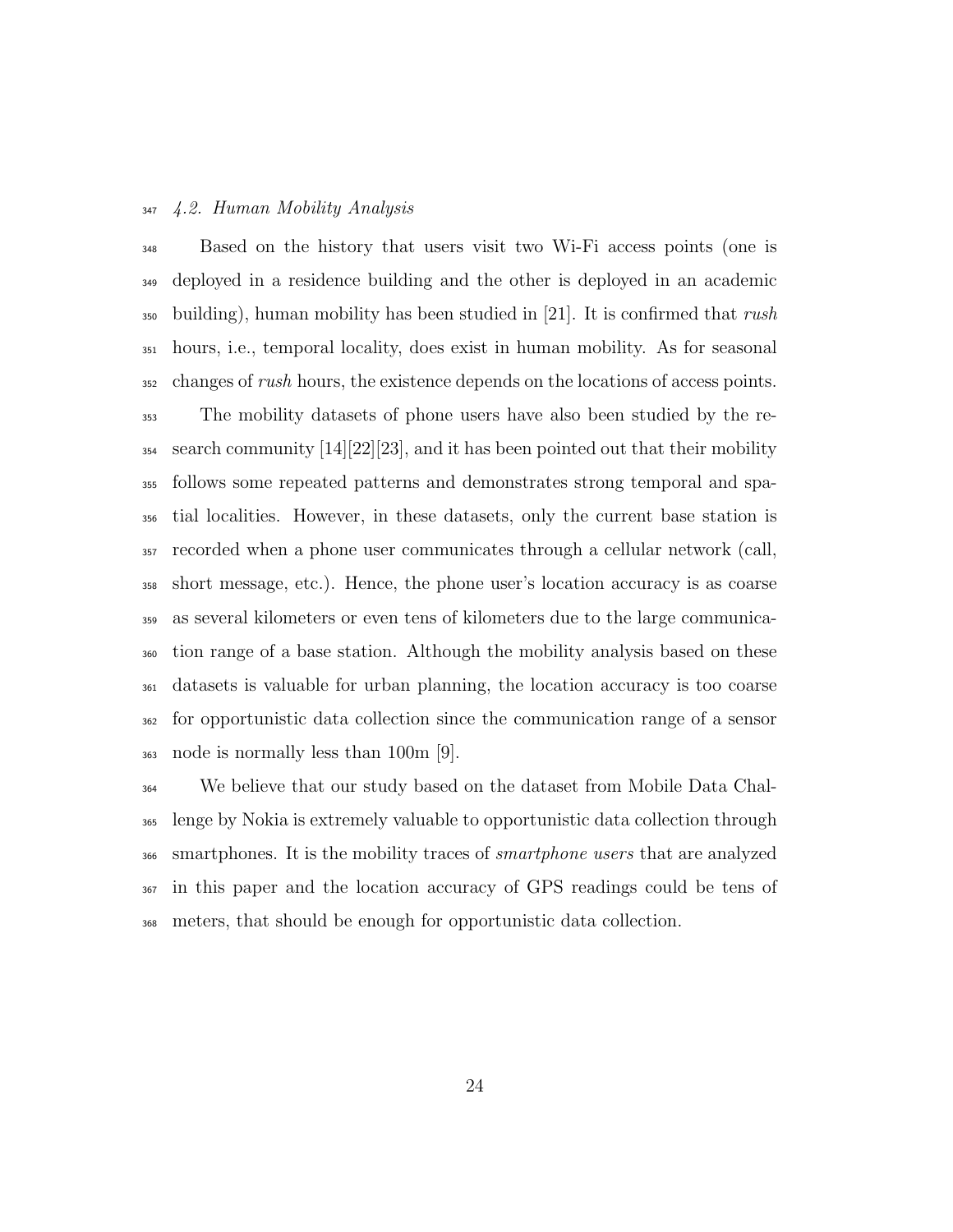# 5. Conclusions

<sup>370</sup> For the purpose of opportunistic data collection through smartphones, the smartphone users' mobility traces from Mobile Data Challenge by Nokia are analyzed in this paper and our findings are summarized below.

 1. Opportunistic data collection through smartphones should be a very promising solution. The overhead on smartphone in terms of energy consumption and CPU can be very low and the mobility of smartphone users could provide a performance level that is sufficient for many wire- less sensor network applications, especially when sensor nodes are de-ployed in urban areas.

 2. The mobility of smartphone users follows some repeated patterns (di- urnal, etc.) and the distributions in time and space have strong local- ities. When designing the protocols and algorithms for opportunistic data collection, these localities should be considered and exploited. For instance, a sensor node should try to discover smartphones mainly dur-<sup>384</sup> ing *rush* hours [2], and sensor data should also be exchanged among sensor nodes for exploiting the spatial locality of smartphone users' mobility [4]. Due to the existence of seasonal changes and the location- dependent mobility patterns observed by sensor nodes, sensor nodes should learn and exploit these localities autonomously.

 In this paper, the used dataset only includes the mobility traces of 37 smartphone users. Some planned analysis (per-cell period analysis, etc.) cannot produce any meaningful results since there is insufficient data. In the case that a larger dataset becomes available, we will carry out this analysis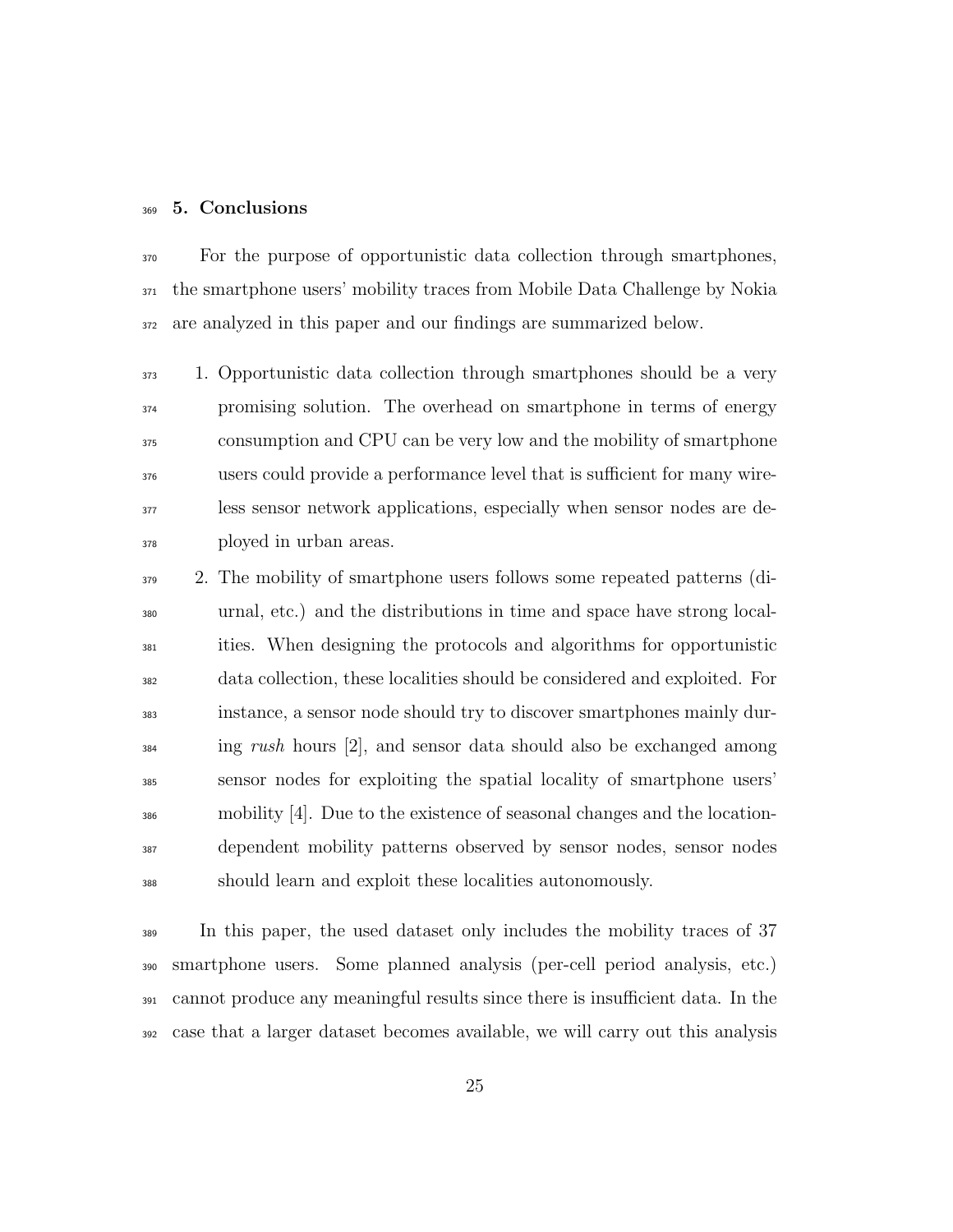to get more extensive results. Based on the above findings, we will refine our protocols proposed for opportunistic data collection through smartphones [2][3][4]. With the dataset from Mobile Data Challenge by Nokia, these proposals will also be re-evaluated through trace-based simulations.

# 397 References

- [1] I. Akyildiz, W. Su, Y. Sankarasubramaniam, E. Cayirci, Wireless sensor networks: a survey, Computer Networks 38 (2002) 393–422.
- [2] X. Wu, K. N. Brown, C. J. Sreenan, Exploiting rush hours for energy- efficient contact probing in opportunistic data collection, in: IEEE ICDCS Workshops, 2011.
- [3] X. Wu, K. N. Brown, C. J. Sreenan, SNIP: A sensor node-initiated probing mechanism for opportunistic data collection in sparse wireless sensor networks, in: IEEE INFOCOM Workshops, 2011.
- [4] X. Wu, K. N. Brown, C. J. Sreenan, Data pre-forwarding for oppor-tunistic data collection in wireless sensor networks, in: INSS, 2012.
- [5] X. Wu, C. J. Sreenan, K. N. Brown, A shared opportunistic infras- tructure for long-lived wireless sensor networks, in: ICST MobiLight Workshops, 2011.
- [6] R. C. Shah, S. Roy, S. Jain, W. Brunette, Data mules: Modeling a three- tier architecture for sparse sensor networks, in: IEEE SNPA Workshop, 2003.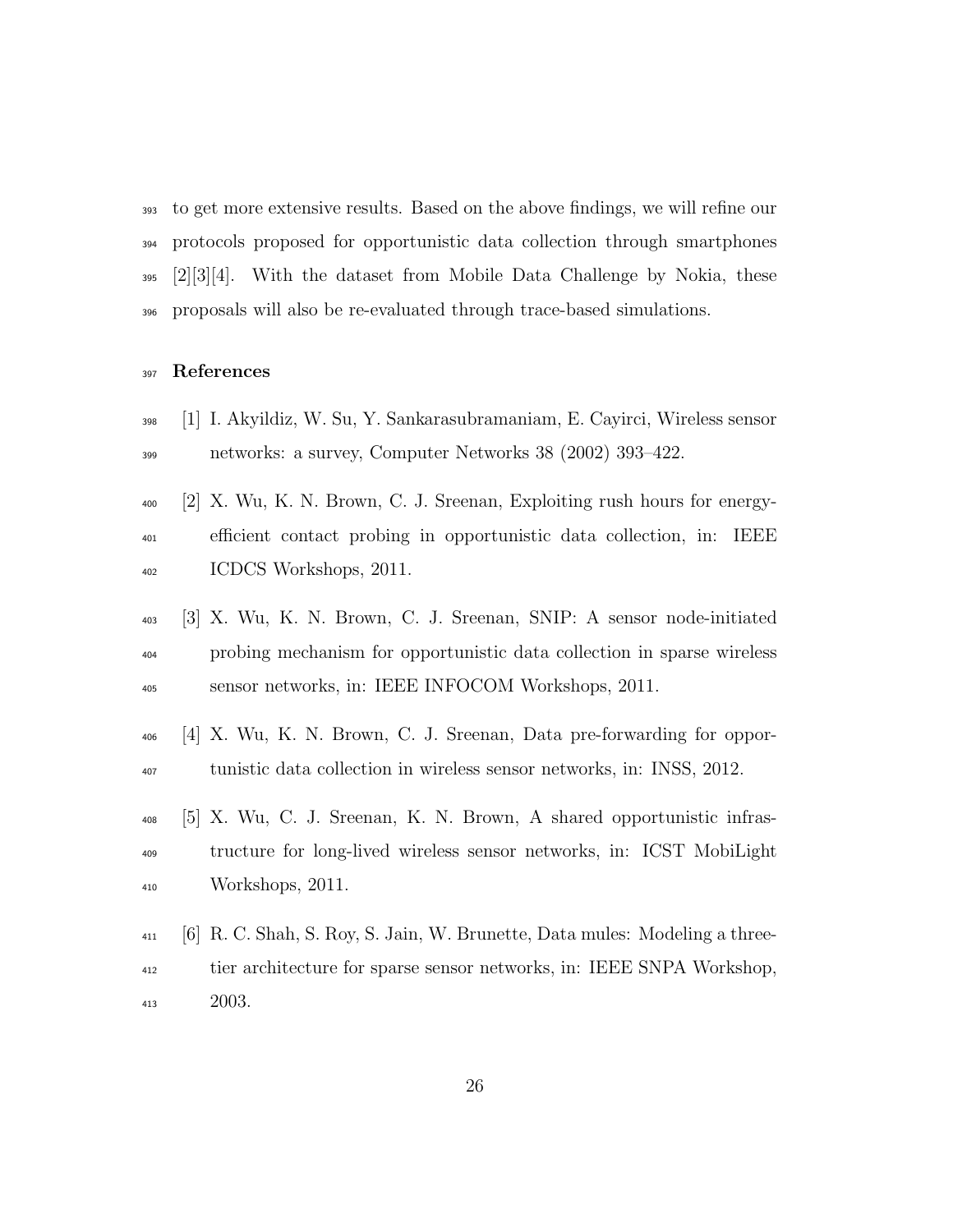- [7] A. A. Somasundara, A. Kansal, D. D. Jea, D. Estrin, M. B. Srivastava, Controllably mobile infrastructure for low energy embedded networks, IEEE Transactions on Mobile Computing 5 (8) (2006) 958–973.
- [8] J. K. Laurila, D. Gatica-Perez, I. Aad, J. Blom, O. Bornet, T.-M.-T. Do, O. Dousse, J. Eberle, M. Miettinen, The mobile data challenge: Big data for mobile computing research, in: Mobile Data Challenge by Nokia Workshop, in conjunction with Int. Conf. on Pervasive Comput-ing, Newcastle, UK, 2012.
- [9] J. Polastre, R. Szewczyk, D. Culler, Telos: Enabling ultra-low power wireless research, in: IPSN, 2005.
- [10] D. H. Kim, Y. Kim, D. Estrin, M. B. Srivastava, Sensloc: Sensing ev-eryday places and paths using less energy, in: Sensys, 2010.
- [11] Z. Zhuang, K.-H. Kim, J. P. Singh, Improving energy efficiency of loca-<sup>427</sup> tion sensing on smartphones, in: MobiSys, 2010.
- [12] L. Lamport, Password authentication with insecure communication, Communications of the ACM 24 (11) (1981) 770–772.
- [13] The mobile data challenge by nokia, http://research.nokia.com/mdc.
- [14] M. C. Gonzalez, C. A. Hidalgo, A.-L. Barabasi, Understanding individ-ual human mobility patterns, Nature 453 (2008) 779–782.
- [15] W. Wang, V. Srinivasan, M. Motani, Adaptive contact probing mecha-nisms for delay tolerant applications, in: Mobicom, 2007.